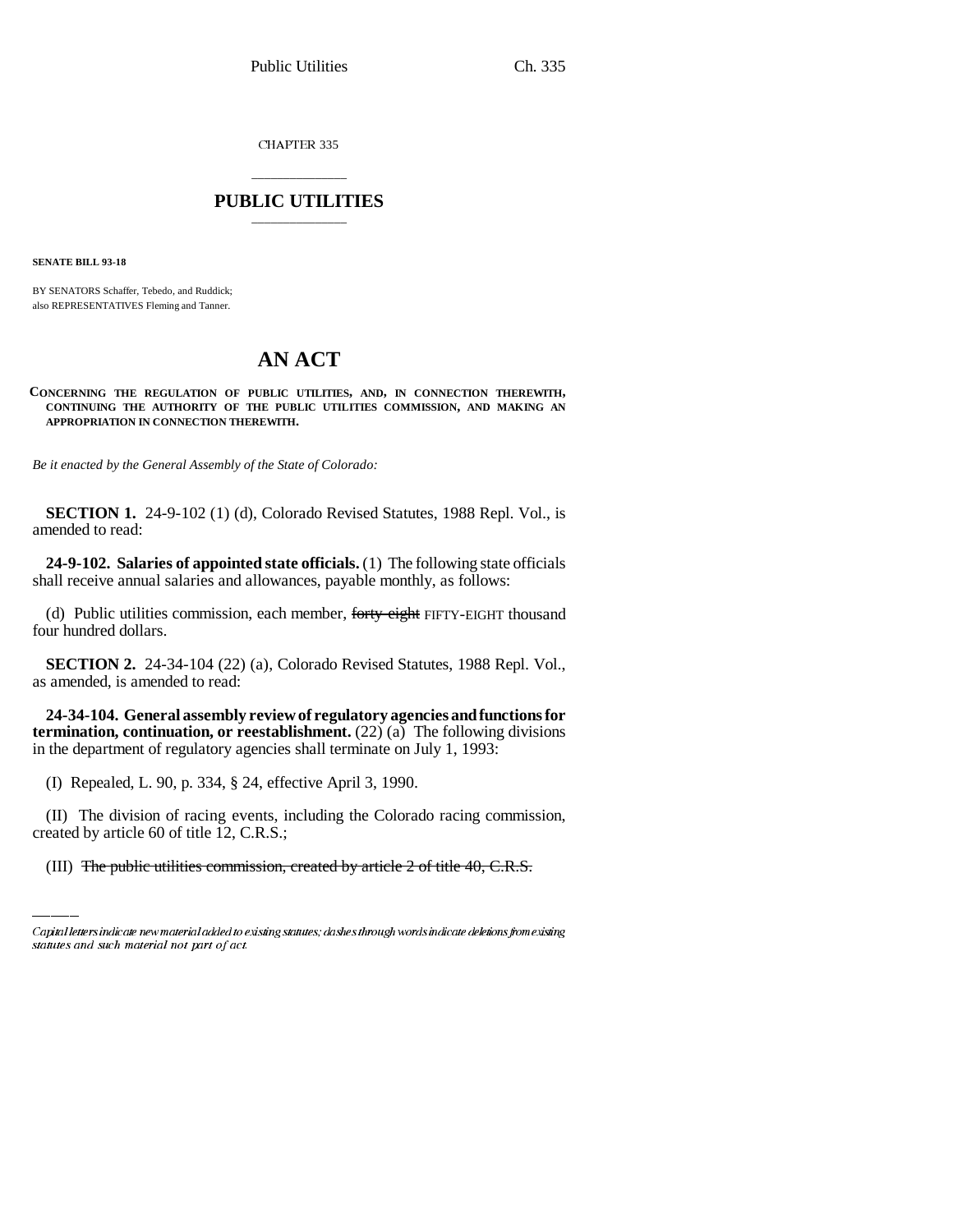**SECTION 3.** 24-34-104 (27), Colorado Revised Statutes, 1988 Repl. Vol., as amended, is amended BY THE ADDITION OF A NEW PARAGRAPH to read:

**24-34-104. General assembly review of regulatory agencies and functions for termination, continuation, or reestablishment.** (27) (c) THE FOLLOWING DIVISION IN THE DEPARTMENT OF REGULATORY AGENCIES SHALL TERMINATE ON JULY 1, 1998: THE PUBLIC UTILITIES COMMISSION, CREATED BY ARTICLE 2 OF TITLE 40, C.R.S.

**SECTION 4.** 40-2-101 (1) and (3) (b), Colorado Revised Statutes, 1984 Repl. Vol., as amended, are amended to read:

**40-2-101. Creation - appointment - term - subject to termination - repeal of article.** (1) A public utilities commission is hereby created, which shall be known as the public utilities commission of the state of Colorado, to consist of three members who shall be appointed by the governor with the consent of the senate. Persons appointed prior to June 15, 1987, shall be appointed for terms of six years, one to be appointed the second Tuesday of January, 1949, 1951, and 1953. Persons holding office on <del>June 15, 1987, are subject to the provisions of section 24-1-137,</del> C.R.S. JULY 1, 1993, SHALL CONTINUE TO SERVE IN SUCH OFFICE, BUT THE TERM OF ONE OF THESE PERSONS SHALL EXPIRE ON THE MONDAY PRECEDING THE SECOND TUESDAY OF JANUARY, 1995, OF ANOTHER, THE MONDAY PRECEDING THE SECOND TUESDAY OF JANUARY, 1996, AND OF THE THIRD, THE MONDAY PRECEDING THE SECOND TUESDAY OF JANUARY, 1997, ALL AS THE GOVERNOR SHALL DESIGNATE; EXCEPT THAT SUCH DESIGNATION SHALL NOT RESULT IN THE EXTENSION OF THE TERM OF ANY MEMBER TO MORE THAN FOUR YEARS' DURATION. Thereafter, appointments shall be made for terms of four years.

(3) (b) This article is repealed, effective July  $1, \frac{1993}{1998}$ .

**SECTION 5.** 40-2-103, Colorado Revised Statutes, 1984 Repl. Vol., as amended, is amended to read:

**40-2-103. Director - duties.** The executive director of the department of regulatory agencies, pursuant to section 13 of article XII of the state constitution, and with the approval of the commission, shall appoint an executive secretary A DIRECTOR of the commission. In addition to serving as the division director, it shall be the duty of the secretary to keep a full and true record of all proceedings of the commission, to issue all necessary process, writs, warrants, and notices, and to perform such other duties as the commission may prescribe. He shall have the requisite power to serve warrants and other process in any county or city and county of this state. THE DIRECTOR OF THE AGENCY SHALL MANAGE THE OPERATIONS OF THE AGENCY IN ORDER TO CARRY OUT THE PUBLIC UTILITIES LAW, TO CARRY OUT AND IMPLEMENT POLICIES, PROCEDURES, AND DECISIONS MADE BY THE COMMISSION, AS DEFINED IN SECTION 40-2-101 (1), AND TO MEET THE REQUIREMENTS OF THE COMMISSION CONCERNING ANY MATTERS WITHIN THE AUTHORITY OF AN AGENCY TRANSFERRED BY A **TYPE 1** TRANSFER, AS DEFINED IN SECTION 24-1-105, C.R.S., AND WHICH ARE UNDER THE JURISDICTION OF THE COMMISSION. THE DIRECTOR SHALL HAVE ALL THE POWERS AND RESPONSIBILITIES OF THE DIVISION DIRECTOR FOR THIS PURPOSE, INCLUDING THE POWER TO ISSUE ALL NECESSARY PROCESS, WRITS, WARRANTS, AND NOTICES. THE DIRECTOR SHALL HAVE THE REQUISITE POWER TO SERVE WARRANTS AND OTHER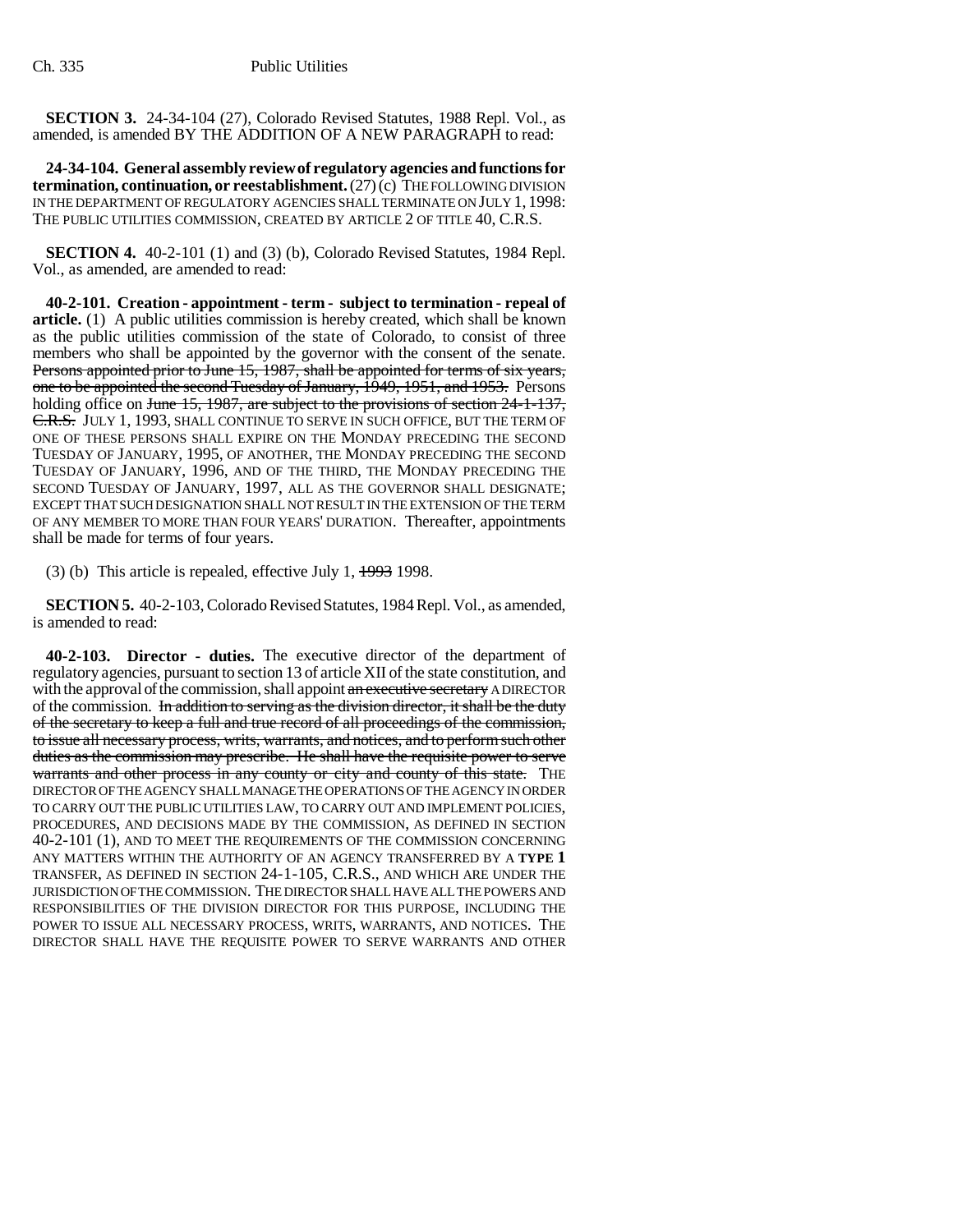PROCESS IN ANY COUNTY OR CITY AND COUNTY OF THIS STATE AND TO DELEGATE SUCH ACTIONS TO DULY AUTHORIZED EMPLOYEES OR AGENTS OF THE AGENCY AS APPROPRIATE.

**SECTION 6.** 40-2-104, Colorado Revised Statutes, 1984 Repl. Vol., as amended, is amended to read:

**40-2-104. Assistants and employees.** (1) The executive secretary DIRECTOR of the commission may appoint such experts, engineers, statisticians, accountants, investigative personnel, clerks, and other employees as he deems ARE necessary to carry out the provisions of this title or to perform the duties and exercise the powers conferred by law upon the commission. who, except experts employed temporarily for any special purpose, shall devote their entire time to the service of the commission to the exclusion of any other employment.

(2) The executive director of the department of regulatory agencies has the power, with the approval of the governor, to appoint an attorney authorized to practice in the state of Colorado to serve as such, who shall serve at the pleasure of the commission.

(3) The commission is hereby authorized to designate employees of the commission as administrative law judges who have the power to administer oaths, examine witnesses, receive evidence, and conduct hearings, investigations, and other proceedings for the commission. All provisions of this title applicable to the conduct of hearings before the commission, or any commissioner, shall also apply to hearings conducted by an administrative law judge of the commission. No one shall be designated an administrative law judge who is not an attorney-at-law admitted to practice in Colorado. THE DIRECTOR OF THE COMMISSION SHALL HIRE AND DESIGNATE EMPLOYEES OF THE COMMISSION AS ADMINISTRATIVE LAW JUDGES WHO SHALL HAVE THE POWER TO ADMINISTER OATHS, EXAMINE WITNESSES, RECEIVE EVIDENCE, AND CONDUCT HEARINGS, INVESTIGATIONS, AND OTHER PROCEEDINGS ON BEHALF OF THE COMMISSION.

**SECTION 7.** 40-2-107 (2), Colorado Revised Statutes, 1984 Repl. Vol., is repealed as follows:

**40-2-107. Compensation and expenses of employees.** (2) The salary or compensation of the attorney and any other appointee of the commission not under the state personnel system shall be as fixed by the commission with the approval of the governor. The salary or compensation of every other person holding employment under the commission shall be paid monthly by the controller from the funds of the commission upon voucher of the commission.

**SECTION 8.** 40-2-108, Colorado Revised Statutes, 1984 Repl. Vol., as amended, is amended to read:

**40-2-108. Rules and regulations.** The commission shall promulgate such rules and regulations as are necessary for the proper administration and enforcement of this title and shall furnish, without charge, copies of the appropriate rules and regulations to each public utility under its jurisdiction and, upon request, to any public officer, agency, political subdivision, association of officers, agencies, or political subdivisions and to any representative of twenty-five or more consumers. The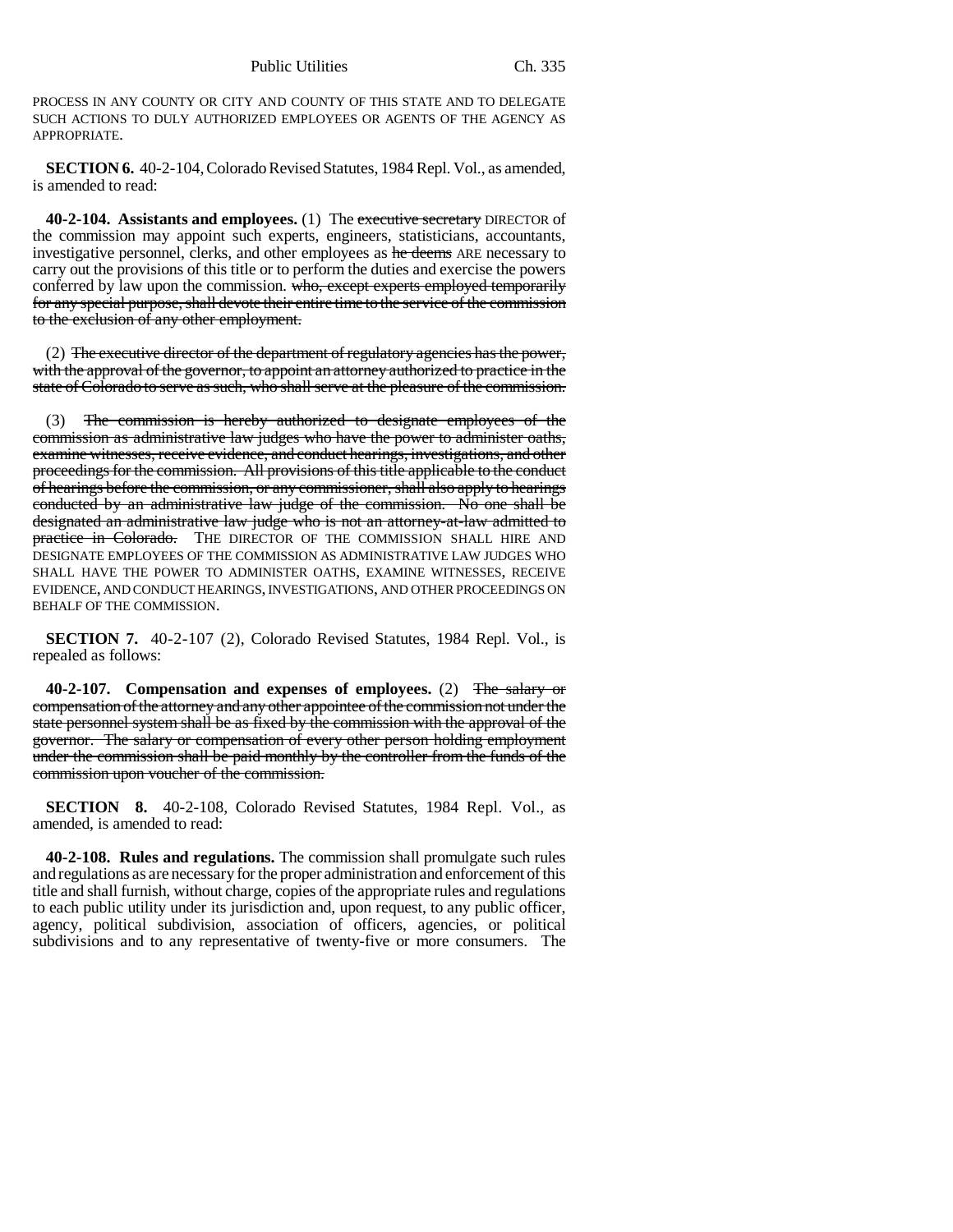commission shall be governed by the provisions of article 4 of title 24, C.R.S., for the promulgation and adoption of rules and regulations; EXCEPT THAT, NOTWITHSTANDING ANY PROVISION OF THE SAID ARTICLE 4 OF TITLE 24, C.R.S., TO THE CONTRARY, THE COMMISSION SHALL ISSUE A DECISION WHENEVER IT ADOPTS RULES OR REGULATIONS IN ACCORDANCE WITH THIS SECTION.

**SECTION 9.** 40-2-110.5 (2) and (4), Colorado Revised Statutes, 1984 Repl. Vol., are amended to read:

**40-2-110.5. Annual fees - motor carriers.** (2) (a) Every motor vehicle carrier which has been registered with the commission pursuant to section 40-10-120 and every contract carrier by motor vehicle which has been registered with the commission pursuant to section 40-11-115 and carriers of household goods shall pay an annual identification fee of five dollars to the commission for each motor vehicle which said carrier owns, controls, operates, or manages which is operated within the state of Colorado. Said fees shall be valid for the period of February 1 through January 31 of the following year. and, except as provided in paragraph (b) of this subsection  $(2)$ , shall be valid only for those specific vehicles for which the fee has been paid. Moneys derived from fees collected from carriers of household goods pursuant to this subsection (2) shall be exempt from any limitations imposed by section 43-4-201 (3) (a) (II), C.R.S.

(b) A motor vehicle carrier discontinuing the use of a vehicle for which a cab card has been prepared shall destroy the cab card at the time of such discontinuance; except that, if such carrier provides a newly acquired vehicle in substitution therefor, each identification stamp and number placed on the cab card prepared for such discontinued vehicle, if such card is still in the possession of the carrier, may be transferred to the substitute vehicle, or any subsequently substituted vehicle, by compliance with the following procedure:

(I) Such motor vehicle carrier shall duly complete and execute the form of certificate printed on the front of a new cab card, so as to identify itself and the substitute vehicle, and shall enter the appropriate expiration date in the space provided below such certificate;

(II) Such motor vehicle carrier shall indicate the date it terminated use of the discontinued vehicle by entering such date in the space provided for an early expiration date which appears after the signature portion on the cab card prepared for such vehicle; and

(III) Such motor vehicle carrier shall affix the cab card prepared for the substitute vehicle to the front of the cab card prepared for the discontinued vehicle, by permanently attaching the upper left-hand corners of both cards together in such a manner as to permit inspection of the contents of both cards, and thereupon, each identification stamp or number appearing on the back of the card prepared for the discontinued vehicle shall be deemed to apply to the operation of the substitute vehicle.

(c) Any erasure, improper alteration, or unauthorized use of a cab card shall render it void.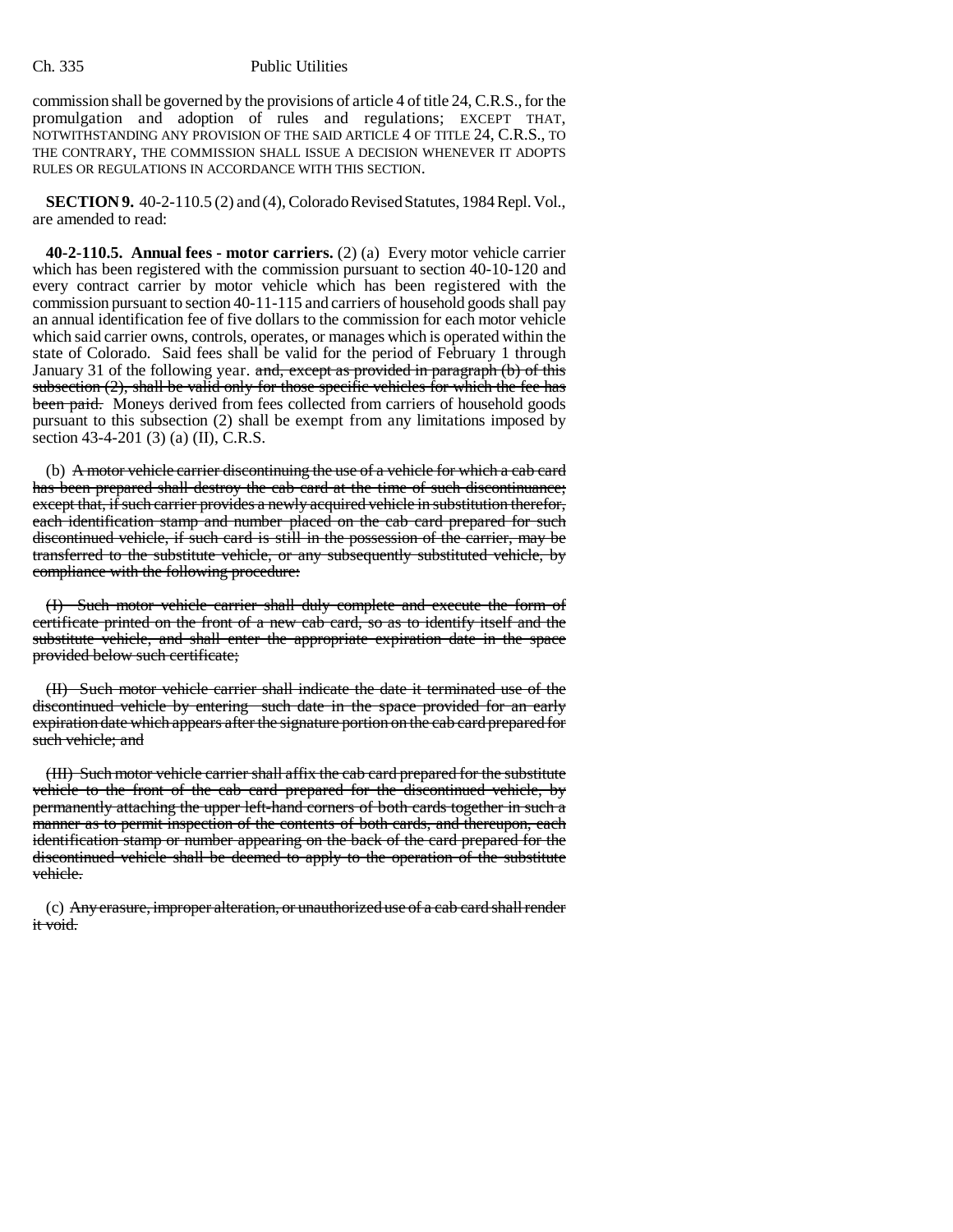(d) When a cab card is lost, destroyed, or mutilated or becomes illegible and a new cab card is prepared and new identification stamps are issued therefor, the same fee as prescribed for the original issuance thereof shall be assessed.

(e) For purposes of this subsection  $(2)$ , "cab card" means a uniform identification card which bears the seal of the national association of regulatory utility commissioners pursuant to 49 C.F.R. 1023.

(4) No such carriers shall use any motor vehicle for the transportation of persons or property for compensation on any public highway in this state unless the annual fees required by subsections  $(1)$  and  $(2)$  of this section have been paid. for that particular vehicle. In lieu of the penalty provisions specified in section 40-7-105, every motor vehicle carrier who violates the provisions of this section is subject to the penalties set forth in section 40-10-113 and every contract carrier by motor vehicle who violates the provisions of this section is subject to the penalties set forth in section 40-11-111.

**SECTION 10.** 40-2-112, Colorado Revised Statutes, 1984 Repl. Vol., is amended to read:

**40-2-112. Computation of fees.** (1) On or before June 1 of each year, the executive director of the department of revenue shall ascertain the aggregate amount of gross operating revenues of all public utilities filing returns as provided in section 40-2-111. He THE EXECUTIVE DIRECTOR shall then compute the percentage which the full amount determined by the general assembly for administrative expenses of the public utilities commission for the supervision and regulation of such public utilities is of the aggregate amount of gross operating revenues of such public utilities derived from intrastate utility business transacted during the preceding calendar year, and the percentage so computed shall be the basis upon which fees for the ensuing year shall be fixed.

(2) IN RECOGNITION OF THE FACT THAT NONPROFIT GENERATION AND TRANSMISSION ELECTRIC CORPORATIONS OR ASSOCIATIONS MAY BE SUBJECT TO LESS REGULATION AND TO NO RATE REGULATION BY THE COMMISSION, THE EXECUTIVE DIRECTOR OF THE DEPARTMENT OF REVENUE SHALL DISREGARD ANY REVENUES REPORTED BY SUCH ENTITIES IN MAKING THE COMPUTATIONS REQUIRED UNDER SUBSECTION (1) OF THIS SECTION. IN ADDITION, THE EXECUTIVE DIRECTOR OF THE DEPARTMENT OF REVENUE SHALL, IN CONSULTATION WITH THE DIRECTOR OF THE COMMISSION, ENTER INTO AN AGREEMENT WITH EACH NONPROFIT GENERATION AND TRANSMISSION ELECTRIC CORPORATION OR ASSOCIATION WHEREBY SUCH ENTITY AGREES TO PAY AN AMOUNT EQUAL TO THE ADMINISTRATIVE EXPENSES REASONABLY ANTICIPATED TO BE INCURRED BY THE COMMISSION FOR THE REGULATION OF SUCH ENTITY. SAID AGREEMENT SHALL BE MADE BY MAY 1 OF THE YEAR IN WHICH IT IS TO BECOME EFFECTIVE AND SHALL REMAIN EFFECTIVE FOR NOT LESS THAN TWO AND NOT MORE THAN FIVE YEARS. IN THE EVENT THAT THE ANTICIPATED AMOUNT SET FORTH IN THE AGREEMENT PROVES TO BE SUBSTANTIALLY HIGHER OR LOWER THAN THE COMMISSION'S ACTUAL EXPENSES INCURRED, THE AGREEMENT FOR THE NEXT FOLLOWING YEAR OR YEARS SHALL BE ADJUSTED SO AS TO TAKE SUCH FACT INTO ACCOUNT. IF NO SUCH AGREEMENT IS MADE AS PROVIDED IN THIS SUBSECTION (2), THE COMMISSION, ON ITS OWN MOTION OR UPON APPLICATION BY THE EXECUTIVE DIRECTOR OF THE DEPARTMENT OF REVENUE OR BY SUCH ENTITY, SHALL SET THE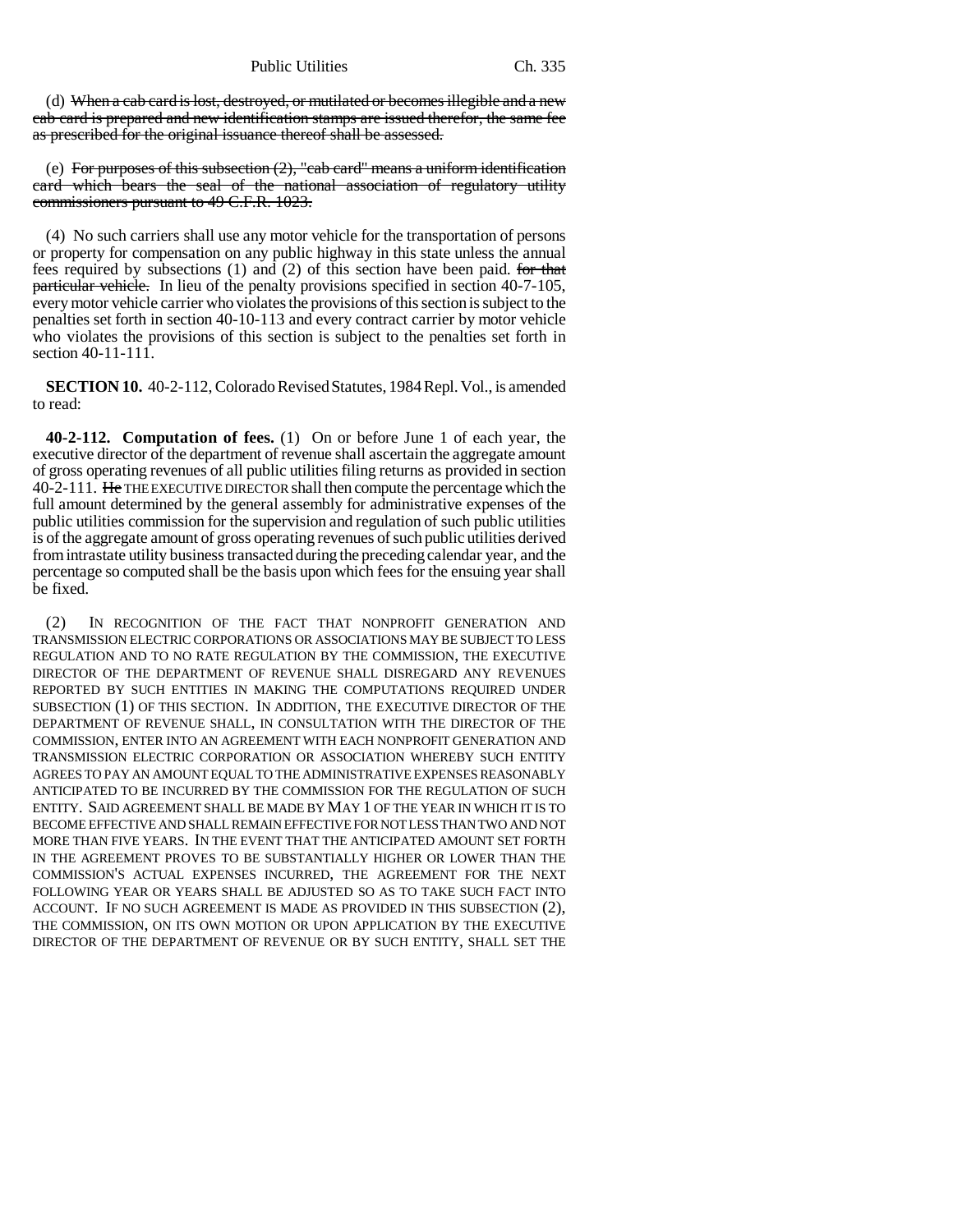MATTER FOR HEARING AND DETERMINE THE AMOUNT TO BE PAID BY THE ENTITY. AMOUNTS PAID UNDER AGREEMENTS AS CONTEMPLATED BY THIS SUBSECTION (2) OR BY ORDER OF THE COMMISSION SHALL BE USED TO REDUCE AMOUNTS PAID BY OTHER UTILITIES UNDER SUBSECTION (1) OF THIS SECTION.

**SECTION 11.** 40-2-115, Colorado Revised Statutes, 1984 Repl. Vol., as amended, is amended to read:

**40-2-115. Cooperation with other states and with the United States.** (1) The commission is authorized to confer with or hold joint hearings with the authorities of any state or any agency of the United States in connection with any matter arising in proceedings under this title, under the laws of any state, or under the laws of the United States; to avail itself of the cooperation, services, records, and facilities of authorities of this state, any other state, or any agency of the United States as may be practicable in the enforcement or administration of the provisions of this title; and to enter into cooperative agreements with the various states and with any agency of the United States to enforce the economic and safety laws and regulations of this state and of the United States. The commission is authorized to provide for the exchange of information concerning the enforcement of the economic and safety laws and regulations of this state, of any other state, and of the United States relating to public utilities or to safety of transportation of gas by any person including a municipality; AND, IN PARTICULAR, THE COMMISSION MAY ENFORCE THE REGULATIONS OF THE UNITED STATES DEPARTMENT OF TRANSPORTATION CONCERNING PIPELINE SAFETY DRUG TESTING PROMULGATED UNDER THE FEDERAL "NATURAL GAS PIPELINE SAFETY ACT OF 1968", 49U.S.C.APPX. 1671-1687, AND MAY ADOPT SUCH REGULATIONS AS ARE NECESSARY AND PROPER TO COMPLY WITH FEDERAL REQUIREMENTS UNDER SAID ACT.

(1.5) THE COMMISSION IS AUTHORIZED TO ADOPT SUCH RULES AS MAY BE NECESSARY TO ENFORCE AND ADMINISTER, IN COOPERATION WITH THE UNITED STATES DEPARTMENT OF TRANSPORTATION, THE PROVISIONS OF THE "NATURAL GAS PIPELINE SAFETY ACT OF 1968", 49 U.S.C. 1671 TO 1687, FOR THE PURPOSE OF GAS PIPELINE SAFETY. SUCH RULES SHALL APPLY TO ALL PUBLIC UTILITIES AND ALL MUNICIPAL OR QUASI-MUNICIPAL CORPORATIONS TRANSPORTING NATURAL GAS OR PROVIDING NATURAL GAS SERVICE, ALL OPERATORS OF MASTER METER SYSTEMS, AS DEFINED IN 49C.F.R. 191.3, AND ALL OPERATORS OF PIPELINES PROVIDING NATURAL GAS DIRECTLY TO THE ULTIMATE CONSUMER FOR THE PURPOSE OF MANUFACTURING GOODS OR GENERATING POWER.

### (2) AS USED IN THIS SECTION:

(a) "Transportation of gas" as used in this section, means the gathering, transmission, or distribution of gas by pipeline or its storage; except that it does not include the gathering of gas in those rural locations which lie outside the limits of any incorporated or unincorporated city, town, village, or any other designated residential or commercial area such as a subdivision, a business or shopping center, a community development, or any similar populated area.

(b) "Gas" as used in this section, means natural gas, flammable gas, or gas which is toxic or corrosive.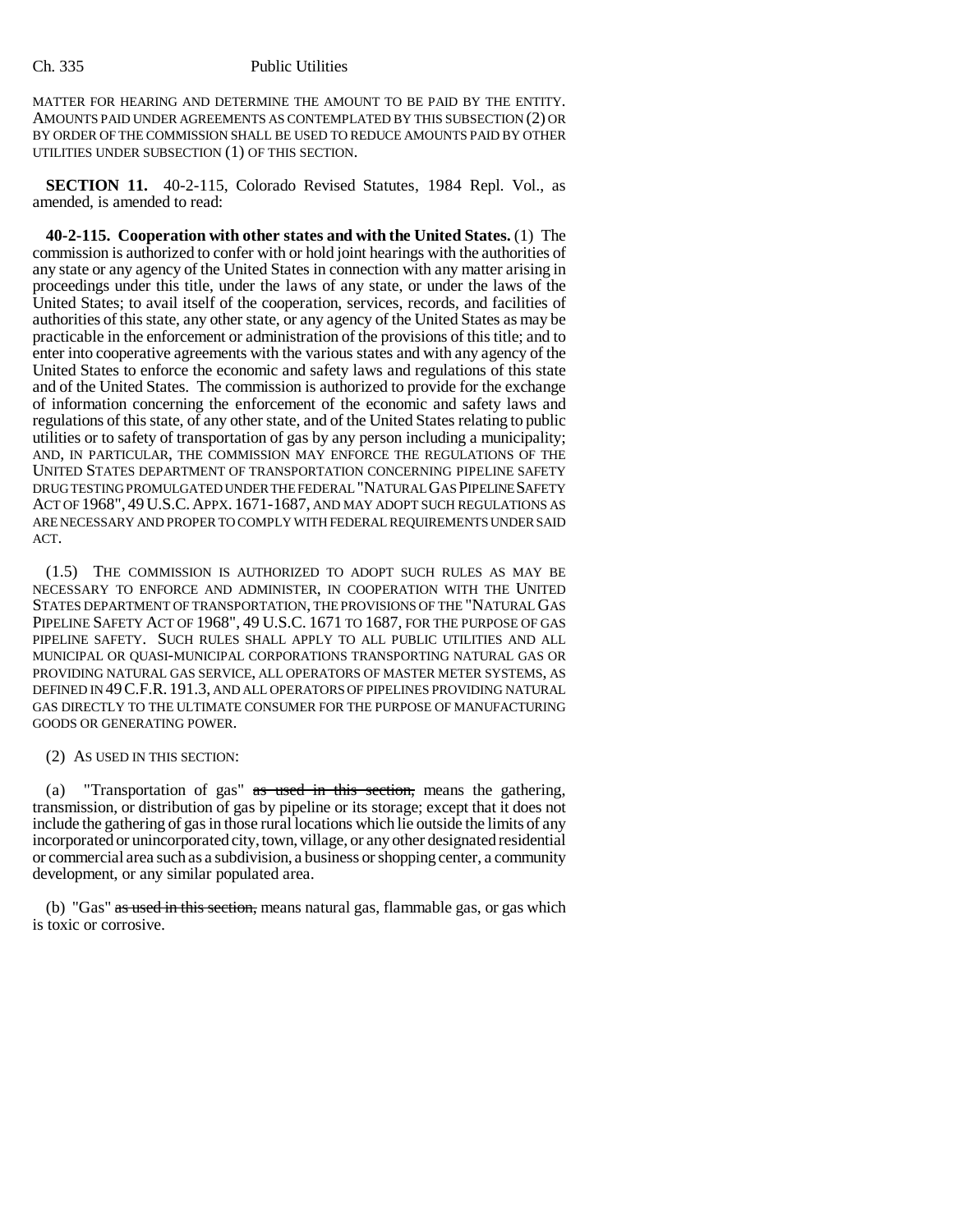(c) "MANUFACTURING GOODS" DOES NOT INCLUDE FARMING OR ACTIVITIES ASSOCIATED WITH THE PRODUCTION OF OIL OR NATURAL GAS.

**SECTION 12.** 40-2.2-107 (1), Colorado Revised Statutes, 1984 Repl. Vol., as amended, is amended to read:

**40-2.2-107. Violations - criminal penalties.** (1) Notwithstanding the provisions of section 40-7-107, any person who violates any provision of this article or rule or regulation promulgated by the commission pursuant to this article is guilty of COMMITS a CLASS 2 misdemeanor and upon conviction thereof, shall be punished by a fine of not less than one hundred dollars nor more than five thousand dollars, or by imprisonment in the county jail for not more than one year, or by both such fine and imprisonment AS PROVIDED IN SECTION 18-1-106,C.R.S. No conviction pursuant to this section shall bar enforcement by the commission of any provision of article 10 or 11 of this title with respect to violations by persons subject to those articles.

**SECTION 13.** Article 3 of title 40, Colorado Revised Statutes, 1984 Repl. Vol., as amended, is amended BY THE ADDITION OF A NEW SECTION to read:

**40-3-114. Cost allocation - effect on competitive markets.** THE COMMISSION SHALL ENSURE THAT REGULATED ELECTRIC AND GAS UTILITIES DO NOT USE RATEPAYER FUNDS TO SUBSIDIZE NONREGULATED ACTIVITIES.

**SECTION 14.** 40-3.4-108 (1) and (2), Colorado Revised Statutes, 1984 Repl. Vol., as amended, are amended to read:

**40-3.4-108. Funding - federal requirements - program participation.** (1) On or before July 1, 1991, The commission shall determine and impose a uniform charge on each business and residential access line in an amount sufficient to reimburse each provider of basic local exchange telecommunications services for its provision of low-income telephone assistance and to reimburse the department of social services for administrative expenses incurred under this article. The charge shall not be imposed on any state or local governmental body or on eligible subscribers. Each fiscal year, after the fiscal year beginning July 1, 1991, the commission, after considering any surplus revenues carried forward from the previous year, shall adjust the amount of the charge as necessary to provide the assistance authorized in this article. Each provider of basic local exchange telecommunications services providing low-income telephone assistance shall collect the entire charge imposed on business and residential access lines as determined by the commission. The charge established by the commission pursuant to this subsection (1) shall not generate any additional profit for the providers of basic local exchange telecommunications services.

(2) Upon collecting the charge imposed pursuant to subsection (1) of this section, each provider may retain, from the total charges collected, an amount sufficient to reimburse such provider for its provision of low-income telephone assistance and shall transmit the remaining portion of the total charges collected to the state treasurer, who shall credit the same to the low-income telephone assistance fund, which fund is hereby created. For the fiscal years beginning on or after July 1, 1991, The moneys in the fund shall be subject to annual appropriation by the general assembly for the direct and indirect costs incurred by the department of social services under this article. Notwithstanding any provision of section 40-17-103 to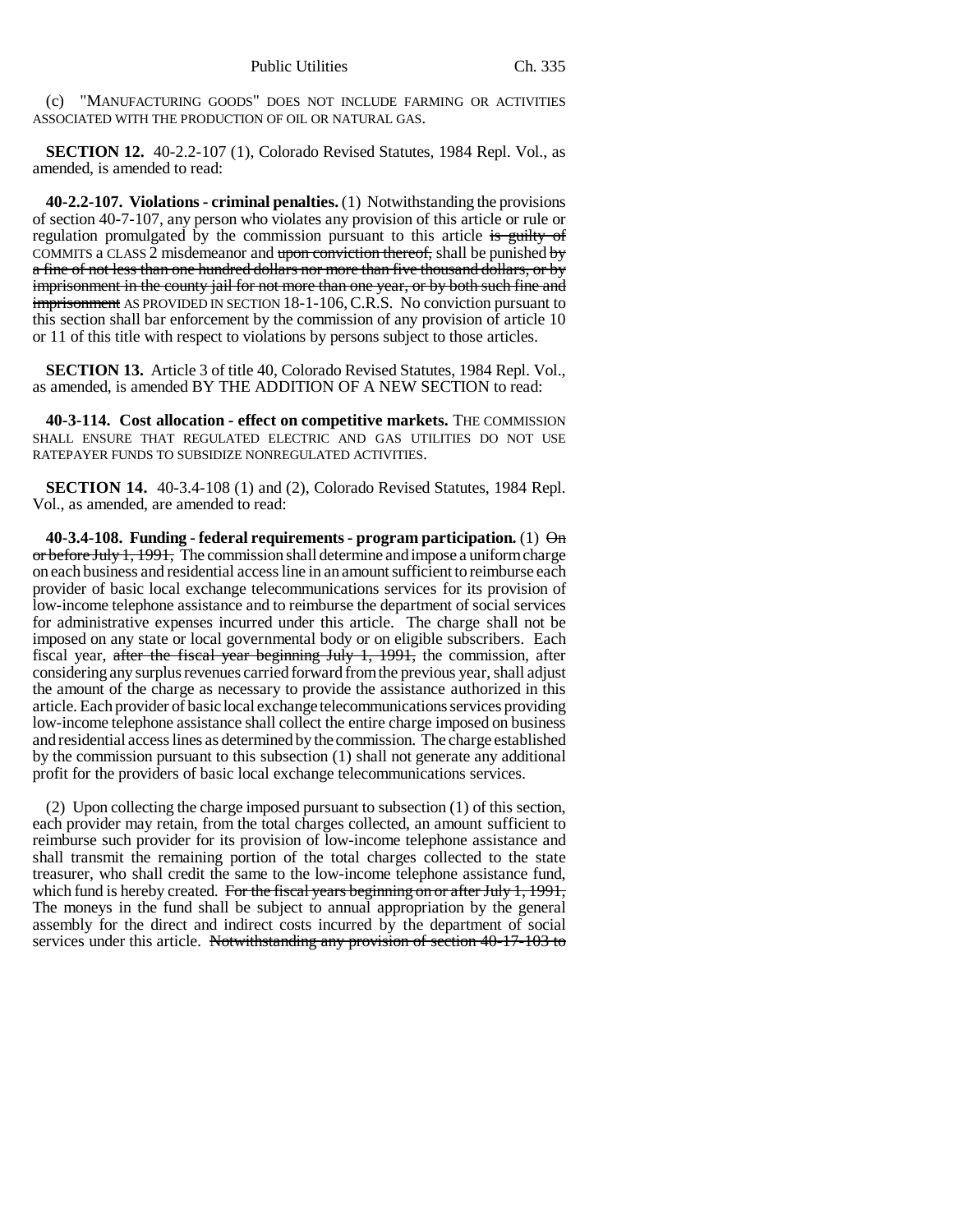the contrary, for the fiscal year beginning July 1, 1990, the state treasurer is hereby directed to transfer to the low-income telephone assistance fund, out of any unexpended and unencumbered moneys at the end of the fiscal year beginning July 1, 1989, in the Colorado disabled telephone users fund created in section 40-17-103, the sum of eight hundred thousand dollars, which sum is available to and may be expended by the public utilities commission for the purpose of reimbursing the commission, telecommunications providers, and the department of social services in administering the low-income telephone assistance program in accordance with this article. Such moneys shall be available only for the fiscal year beginning July 1, 1990.

**SECTION 15.** 40-4-106 (3) (b) (I) (B), Colorado Revised Statutes, 1984 Repl. Vol., as amended, is repealed as follows:

**40-4-106. Rules for public safety - crossings - allocation of expenses.**  $(3)$  (b) (I) (B) Allocations made by the commission prior to July 1, 1986, which have not been paid by July 1, 1986, shall not be included in the one-million-two-hundred-fifty-thousand-dollar cap provided by this subparagraph (I).

**SECTION 16.** 40-6-101 (2), Colorado Revised Statutes, 1984 Repl. Vol., as amended, is amended to read:

**40-6-101. Proceedings - delegation of duties - rules.** (2) (a) EXCEPT AS OTHERWISE PROVIDED IN PARAGRAPH (b) OF THIS SUBSECTION (2), the commission may by order direct that any of its work, business, or functions under any provision of law, except functions vested solely in the commission under this title, be assigned or referred to an individual commissioner or to an administrative law judge to be designated by order for action thereon, and the commission may by order at any time amend, modify, supplement, or rescind any such assignment or reference. When an individual commissioner or an administrative law judge is unable to act upon any matter so assigned or referred because of absence or other cause, the chairman of the commission may designate another commissioner or administrative law judge, as the case may be, to serve temporarily until the commission otherwise orders.

(b) EVERY CASE SUBMITTED TO THE COMMISSION FOR ADJUDICATION SHALL IN THE FIRST INSTANCE BE HEARD BY AN ADMINISTRATIVE LAW JUDGE UNLESS THE COMMISSION, BY MINUTE ORDER, ASSIGNS THE CASE TO THE COMMISSION OR TO AN INDIVIDUAL COMMISSIONER FOR HEARING.

**SECTION 17.** 40-6-108 (4), Colorado Revised Statutes, 1984 Repl. Vol., as amended, is amended to read:

**40-6-108. Complaints - service - notice of hearing.** (4) The commission shall fix the time when and place where any hearing required by this title or by article 4 of title 24, C.R.S., will be had upon any application, complaint, petition, investigation, or other proceeding, and shall serve notice thereof to the parties not less than ten days before the time set for such hearing, unless the commission finds that public interest or necessity requires that any such hearing be held at an earlier date. THE COMMISSION SHALL HOLD A HEARING AND ISSUE A FINAL ORDER IN COMPLAINT CASES WITHIN TWO HUNDRED TEN DAYS AFTER THE FILING OF TESTIMONY AND EXHIBITS BY THE COMPLAINANT. IN EXTRAORDINARY CIRCUMSTANCES, THE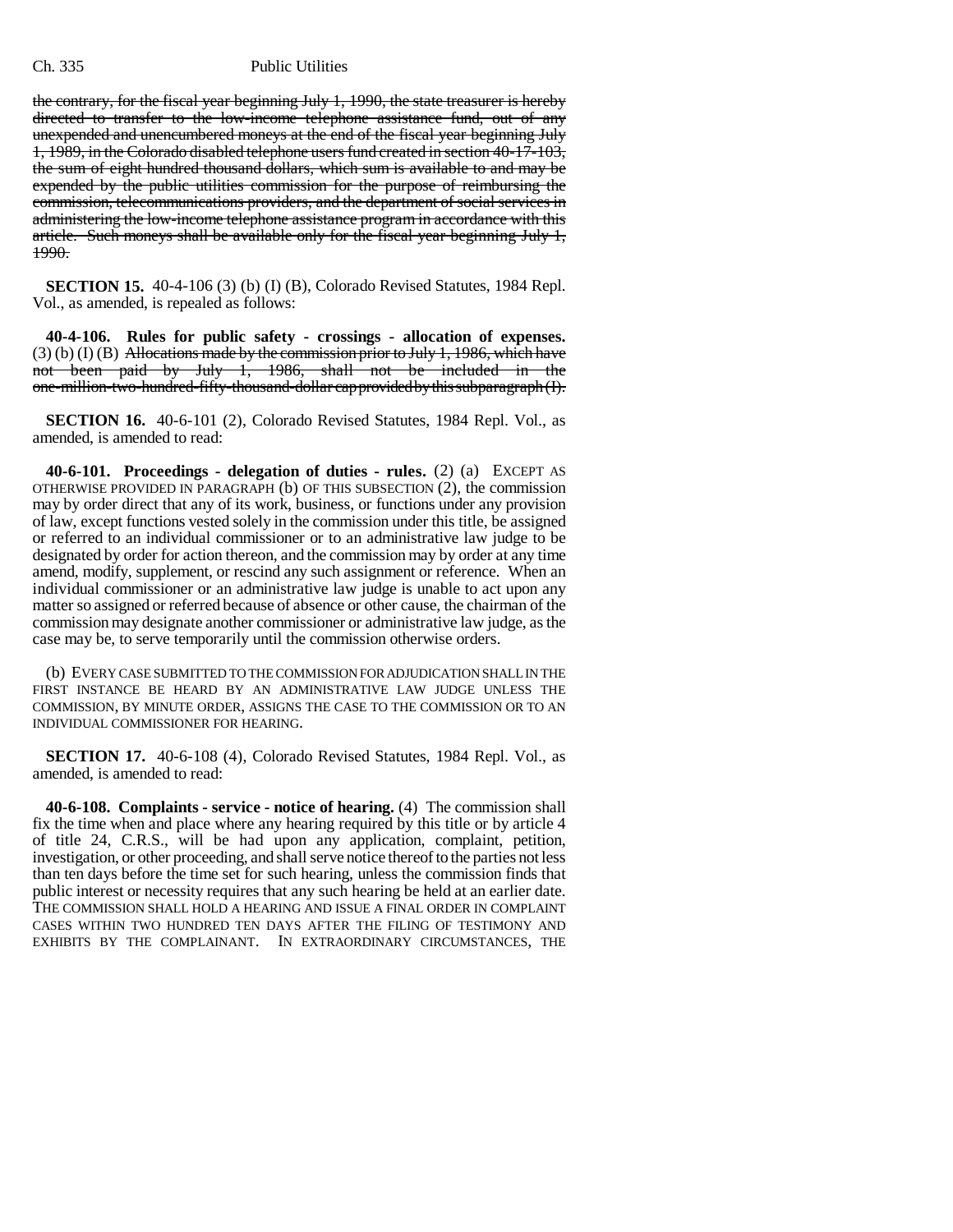COMMISSION MAY EXTEND THE TIME AN ADDITIONAL NINETY DAYS FOLLOWING A HEARING IN WHICH SUCH EXTRAORDINARY CIRCUMSTANCES ARE ESTABLISHED. THE COMPLAINANT MAY WAIVE THE TIME LIMITS ESTABLISHED IN THIS SECTION, IN WHICH CASE THE TIME LIMITS ARE NOT BINDING ON THE COMMISSION.

**SECTION 18.** 40-6-109, Colorado Revised Statutes, 1984 Repl. Vol., as amended, is amended BY THE ADDITION OF A NEW SUBSECTION to read:

**40-6-109. Hearings - orders - record - review - representation of entities in nonadjudicatory proceedings.** (7) THE COMMISSION MAY BY GENERAL RULE OR REGULATION PROVIDE FOR APPEARANCES PRO SE BY, OR FOR REPRESENTATION BY AUTHORIZED OFFICERS OR REGULAR EMPLOYEES OF, THE COMMISSION'S STAFF, CORPORATIONS, PARTNERSHIPS, LIMITED LIABILITY COMPANIES, SOLE PROPRIETORSHIPS, AND OTHER LEGAL ENTITIES IN CERTAIN NONADJUDICATORY MATTERS BEFORE THE COMMISSION.

**SECTION 19.** Article 6 of title 40, Colorado Revised Statutes, 1984 Repl. Vol., as amended, is amended BY THE ADDITION OF A NEW SECTION to read:

**40-6-109.5. Hearings on applications - time limits for decisions.** (1) WHENEVER AN APPLICATION OF ANY KIND IS FILED WITH THE COMMISSION AND IS ACCOMPANIED BY THE APPLICANT'S SUPPORTING TESTIMONY OR A DETAILED SUMMARY THEREOF, TOGETHER WITH EXHIBITS, IF ANY, THE COMMISSION SHALL ISSUE ITS DECISION ON SUCH APPLICATION NO LATER THAN ONE HUNDRED TWENTY DAYS AFTER THE APPLICATION IS DEEMED COMPLETE AS PRESCRIBED BY RULES PROMULGATED BY THE COMMISSION. IF THE COMMISSION FINDS THAT ADDITIONAL TIME IS REQUIRED, IT MAY, BY SEPARATE ORDER, EXTEND THE TIME FOR DECISION BY AN ADDITIONAL PERIOD NOT TO EXCEED NINETY DAYS.

(2) IN THE CASE OF ANY APPLICATION NOT ACCOMPANIED BY PREFILED TESTIMONY AND EXHIBITS, THE COMMISSION SHALL ISSUE ITS DECISION NO LATER THAN TWO HUNDRED TEN DAYS AFTER THE APPLICATION IS DEEMED COMPLETE AS PRESCRIBED BY THE COMMISSION'S RULES.

(3) THE TIME LIMITS SPECIFIED IN SUBSECTIONS (1) AND (2) OF THIS SECTION MAY BE WAIVED BY THE APPLICANT AND, IF SO WAIVED, SHALL NOT BE BINDING ON THE COMMISSION.

(4) THE COMMISSION, IN PARTICULAR CASES, UNDER EXTRAORDINARY CONDITIONS AND AFTER NOTICE AND A HEARING AT WHICH THE EXISTENCE OF SUCH CONDITIONS IS ESTABLISHED, MAY EXTEND THE TIME LIMITS SPECIFIED IN SUBSECTIONS (1) AND (2) OF THIS SECTION FOR A PERIOD NOT TO EXCEED AN ADDITIONAL NINETY DAYS.

**SECTION 20.** 40-6-114 (4), (5), and (6), Colorado Revised Statutes, 1984 Repl. Vol., as amended, are amended to read:

**40-6-114. Reconsideration, reargument, or rehearing - application - basis of review - order - exception.** (4) After a final decision is made by the commission on an IF NO application for rehearing, reargument, or reconsideration HAS BEEN MADE OR, IF MADE, IS WITHDRAWN, a suit to enforce, enjoin, suspend, modify, or set aside such ANY FINAL decision OF THE COMMISSION, in whole or in part, may be brought in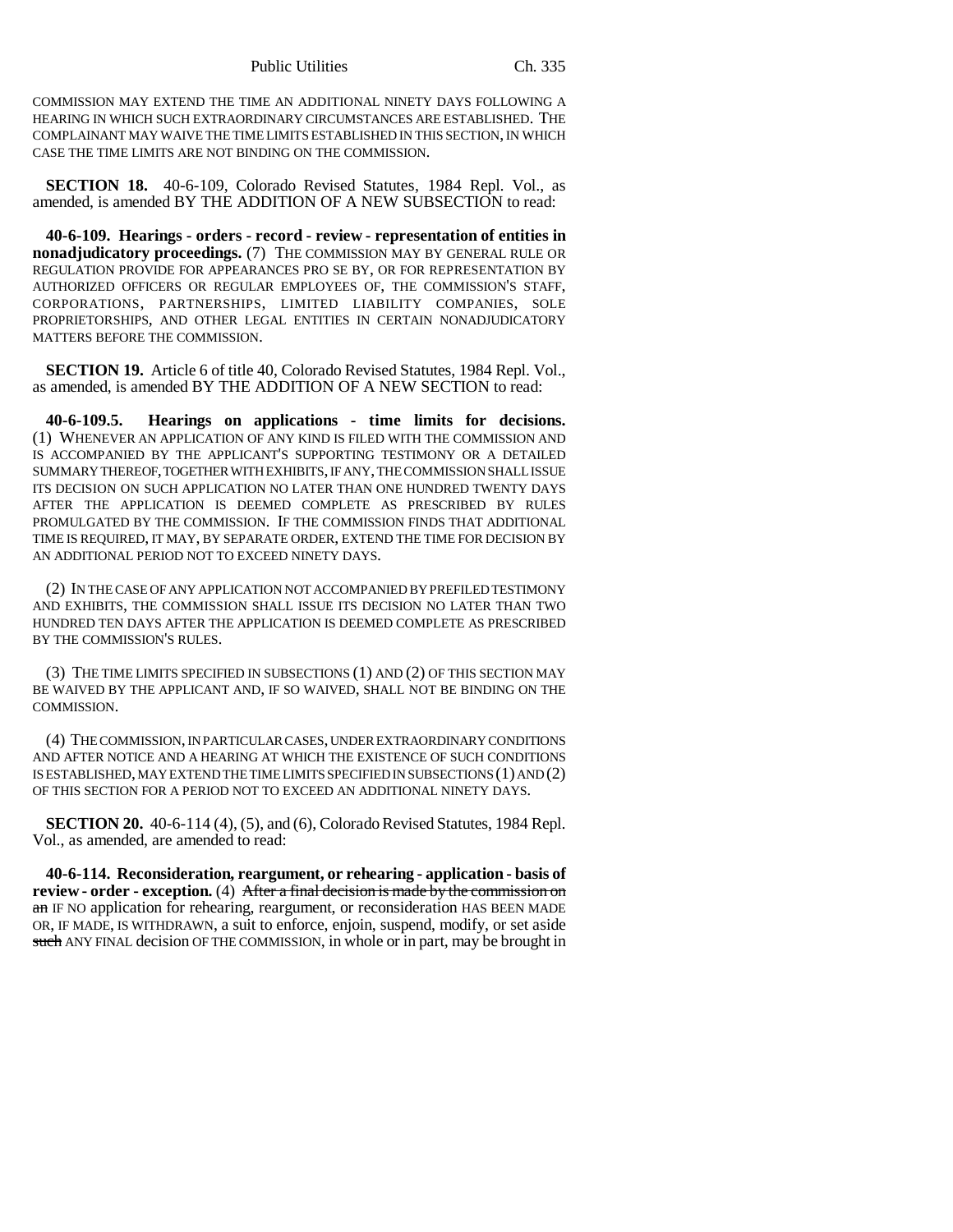a district court of the state of Colorado as set forth in this article; EXCEPT THAT, IF ANY PARTY TO A PROCEEDING APPLIES FOR RECONSIDERATION, REARGUMENT, OR REHEARING, NO OTHER PARTY MAY APPEAL UNTIL THE COMMISSION HAS RULED ON THE APPLICATION. For purposes of judicial review, a decision on an application for rehearing, reargument, or reconsideration shall be deemed final on the date said decision is served on the parties to the proceeding.

(5) Any court may stay or suspend, in whole or in part, the operation of any commission decision under section 40-6-116, even though the commission had not been previously requested to suspend or stay such decision.

 $(6)$  Nothing in this section shall be construed as requiring a party subject to a final decision by the commission on exceptions filed pursuant to section 40-6-109 to file an application for reconsideration, reargument, or rehearing as a condition precedent to commencing an action for judicial review in a district court of the state of Colorado pursuant to the provisions of section 40-6-115.

**SECTION 21.** 40-6-115 (1), Colorado Revised Statutes, 1984 Repl. Vol., as amended, is amended to read:

**40-6-115. Review by court of appeals - mandamus.** (1) Within thirty days after the commission's A final decision on an application for reconsideration, reargument, or rehearing, or within thirty days after the commission's final decision on exceptions filed pursuant to section 40-6-109 BY THE COMMISSION IN ANY PROCEEDING, any party to the proceeding before the commission may apply to the district court for a writ of certiorari or review for the purpose of having the lawfulness of the final decision inquired into and determined. Such writ shall be made returnable not later than thirty days after the date of issuance and shall direct the commission to certify its record in the proceeding to the SAID court. On the return day, the cause shall be heard by the district court unless, for a good reason shown, the same be continued. No new or additional evidence may be introduced in the district court, but the cause shall be heard on the record of the commission as certified by it. The commission and each party to the action or proceeding before the commission shall have the right to appear in the review proceedings.

**SECTION 22.** 40-6-120 (4), Colorado Revised Statutes, 1984 Repl. Vol., is amended to read:

**40-6-120. Temporary authority.** (4) No temporary authority or approval may be issued by the commission unless, under such general rules as the commission may prescribe governing the application therefor and notice thereof to interested or affected carriers, any such interested or affected carrier has been given five days' notice of the filing of the application and afforded an opportunity to protest the granting thereof. If the commission is of the opinion that an emergency exists, it may issue temporary authority or approval at once by making specific reference in its order to the circumstances constituting the emergency, in which case no notice need be given, but any such emergency authority or approval shall expire no later than fifteen THIRTY days after it was issued.

**SECTION 23.** Article 6 of title 40, Colorado Revised Statutes, 1984 Repl. Vol., as amended, is amended BY THE ADDITION OF THE FOLLOWING NEW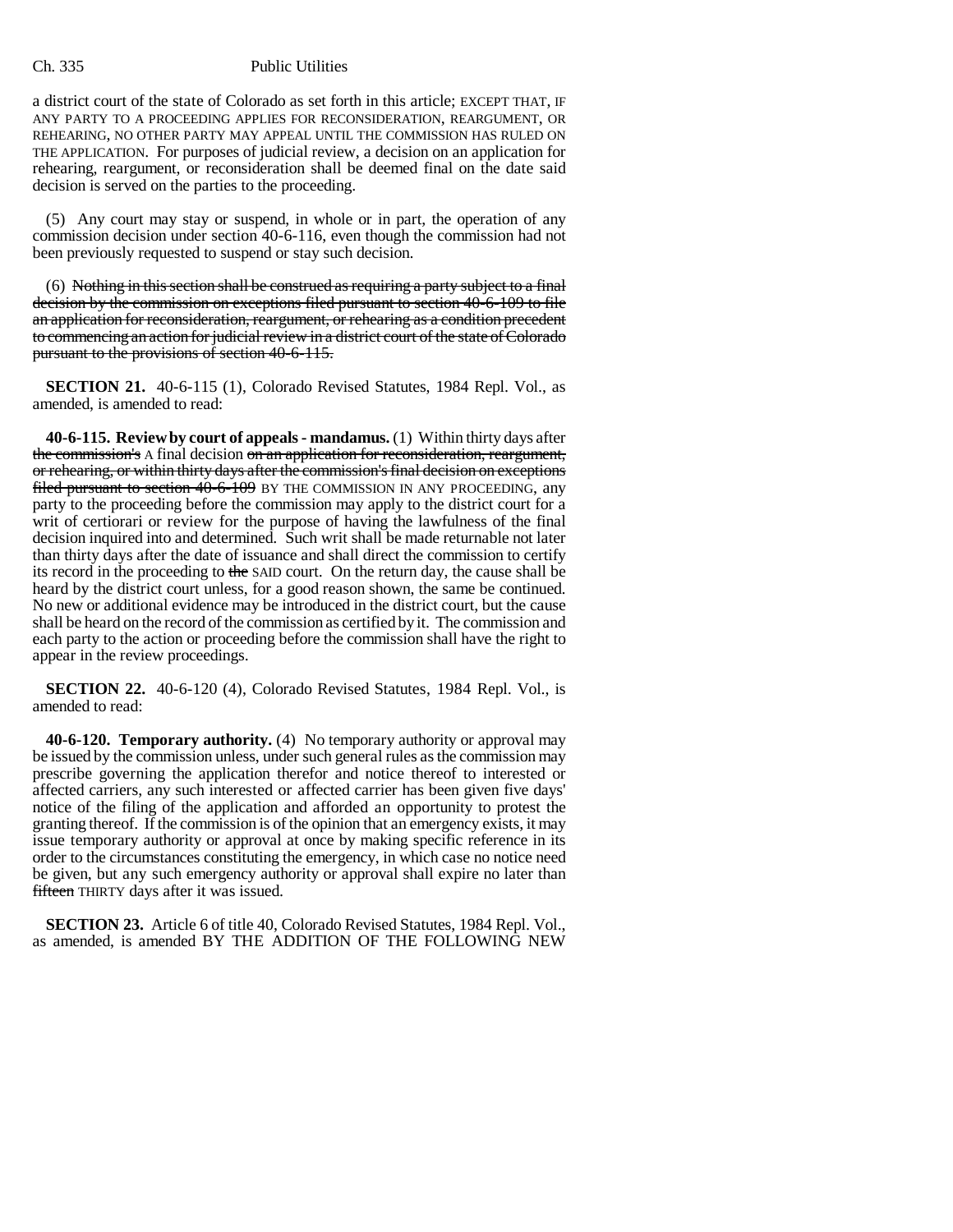# SECTIONS to read:

**40-6-122. Ex parte communications - disclosure.** (1) COMMISSIONERS AND ADMINISTRATIVE LAW JUDGES SHALL FILE MEMORANDA, IN ACCORDANCE WITH THIS SECTION, OF ALL PRIVATE COMMUNICATIONS TO OR FROM INTERESTED PERSONS CONCERNING MATTERS UNDER THE COMMISSIONERS' OR JUDGES' JURISDICTION.

(2) FOR PURPOSES OF THIS SECTION, "INTERESTED PERSON" MEANS ANY PERSON OR ENTITY, OR ANY AGENT OR REPRESENTATIVE OF A PERSON OR ENTITY:

(a) WHOSE OPERATIONS ARE WITHIN THE JURISDICTION OF THE COMMISSION; OR

(b) WHO HAS PARTICIPATED IN A PROCEEDING BEFORE THE COMMISSION WITHIN ONE YEAR PRIOR TO THE COMMUNICATION; OR

(c) WHO ANTICIPATES PARTICIPATING IN A PROCEEDING BEFORE THE COMMISSION WITHIN ONE YEAR AFTER THE COMMUNICATION.

(3) EACH MEMORANDUM FILED PURSUANT TO SUBSECTION (1) OF THIS SECTION SHALL SET FORTH THE TIME AND PLACE AT WHICH THE COMMUNICATION WAS MADE, THE PERSONS WHO WERE PRESENT AT THAT TIME AND PLACE, A STATEMENT OF THE SUBJECT MATTER OF THE COMMUNICATION, OTHER THAN PROPRIETARY INFORMATION, AND A STATEMENT THAT THE SUBJECT MATTER OF THE COMMUNICATION DID NOT RELATE TO ANY PENDING PROCEEDING BEFORE THE COMMISSION. IT SHALL NOT BE NECESSARY FOR THE MEMORANDUM TO BE PREPARED BY THE COMMISSIONER OR JUDGE, BUT IT SHALL BE SIGNED OR OTHERWISE AUTHENTICATED BY THE COMMISSIONER OR JUDGE, WHOSE SIGNATURE OR AUTHENTICATION SHALL CONSTITUTE A CERTIFICATE BY SUCH COMMISSIONER OR JUDGE THAT THE MEMORANDUM IS COMPLETE AND ACCURATE. ALL SUCH MEMORANDA SHALL BE FILED WITH THE DIRECTOR OF THE COMMISSION, WHO SHALL KEEP THEM ON FILE AND AVAILABLE FOR PUBLIC INSPECTION FOR A MINIMUM OF THREE YEARS AFTER THEIR SUBMISSION.

(4) ANY PUBLIC UTILITY MAY REQUEST THAT THE COMMISSION CONDUCT A PUBLIC MEETING AT WHICH COMMUNICATIONS OTHERWISE SUBJECT TO THIS SECTION MAY BE MADE WITHOUT THE NECESSITY OF FILING MEMORANDA. THE COMMISSION SHALL ADOPT REASONABLE RULES AND REGULATIONS TO GOVERN SUCH REQUESTS. IN ADDITION, THE COMMISSION MAY ADOPT SUCH OTHER RULES AS ARE NECESSARY AND PROPER TO GOVERN EX PARTE COMMUNICATIONS GENERALLY.

**40-6-123. Standards of conduct.** (1) MEMBERS AND STAFF OF THE COMMISSION SHALL CONDUCT THEMSELVES IN SUCH A MANNER AS TO ENSURE FAIRNESS IN THE DISCHARGE OF THE DUTIES OF THE COMMISSION, TO PROVIDE EQUITABLE TREATMENT OF THE PUBLIC, UTILITIES, AND OTHER PARTIES, TO MAINTAIN PUBLIC CONFIDENCE IN THE INTEGRITY OF THE COMMISSION'S ACTIONS, AND TO PREVENT THE APPEARANCE OF IMPROPRIETY OR OF CONFLICT OF INTEREST. THE STANDARDS SET FORTH IN THIS SECTION APPLY AT ALL TIMES TO THE COMMISSIONERS, TO THEIR STAFF, INCLUDING ADMINISTRATIVE LAW JUDGES, AND TO PARTIES UNDER CONTRACT WITH THE COMMISSION FOR STATE BUSINESS.

(2) THE COMMISSIONERS, STAFF WHO ACT IN AN ADVISORY CAPACITY TO THE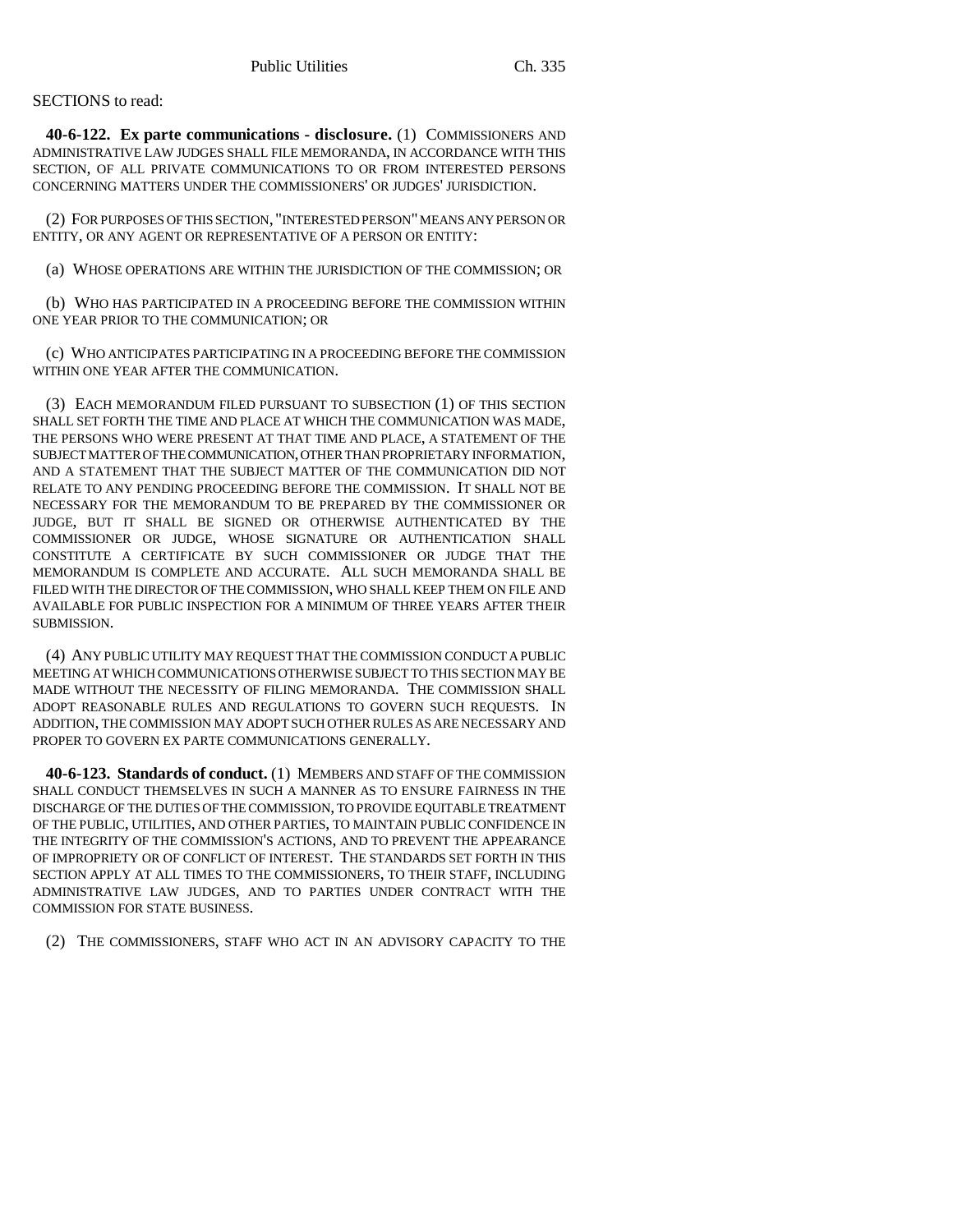COMMISSIONERS, AND ADMINISTRATIVE LAW JUDGES SHALL REFRAIN FROM FINANCIAL, BUSINESS, AND SOCIAL DEALINGS THAT ADVERSELY AFFECT THEIR IMPARTIALITY OR INTERFERE WITH THE PROPER PERFORMANCE OF THEIR OFFICIAL DUTIES.

(3) NEITHER COMMISSIONERS, STAFF MEMBERS, PARTIES UNDER CONTRACT FOR STATE WORK, OR MEMBERS OF THE IMMEDIATE FAMILIES OF SUCH PERSONS SHALL REQUEST OR ACCEPT ANY GIFT, BEQUEST, OR LOAN FROM PERSONS WHO APPEAR BEFORE THE COMMISSION; EXCEPT THAT COMMISSIONERS AND STAFF MEMBERS MAY PARTICIPATE IN MEETINGS, CONFERENCES, OR EDUCATIONAL PROGRAMS WHICH ARE OPEN TO OTHER PERSONS.

(4) COMMISSIONERS SHALL NOT LEND THE PRESTIGE OF THEIR OFFICE TO ADVANCE THE PRIVATE INTERESTS OF OTHERS, NOR SHALL THEY CONVEY THE IMPRESSION THAT SPECIAL INFLUENCE CAN BE BROUGHT TO BEAR UPON THEM.

(5) COMMISSIONERS AND PRESIDING ADMINISTRATIVE LAW JUDGES SHALL NOT OWN ANY STOCK, SECURITIES, OR OTHER FINANCIAL INTEREST IN ANY COMPANY REGULATED BY THE COMMISSION.

(6) VIOLATION OF THIS SECTION BY A COMMISSIONER SHALL BE GROUNDS FOR THE IMMEDIATE REMOVAL OF SUCH COMMISSIONER BY THE GOVERNOR.

**40-6-124. Disqualification.** (1) COMMISSIONERS AND PRESIDING ADMINISTRATIVE LAW JUDGES SHALL DISQUALIFY THEMSELVES IN ANY PROCEEDING IN WHICH THEIR IMPARTIALITY MAY REASONABLY BE QUESTIONED, INCLUDING, BUT NOT LIMITED TO, INSTANCES IN WHICH THEY:

(a) HAVE A PERSONAL BIAS OR PREJUDICE CONCERNING A PARTY;

(b) HAVE SERVED AS AN ATTORNEY OR OTHER REPRESENTATIVE OF ANY PARTY CONCERNING THE MATTER AT ISSUE, OR WERE PREVIOUSLY ASSOCIATED WITH AN ATTORNEY WHO SERVED, DURING SUCH ASSOCIATION, AS AN ATTORNEY OR OTHER REPRESENTATIVE OF ANY PARTY CONCERNING THE MATTER AT ISSUE;

(c) KNOW THAT THEY OR ANY MEMBER OF THEIR FAMILY, INDIVIDUALLY OR AS A FIDUCIARY, HAS A FINANCIAL INTEREST IN THE SUBJECT MATTER AT ISSUE, IS A PARTY TO THE PROCEEDING, OR OTHERWISE HAS ANY INTEREST THAT COULD BE SUBSTANTIALLY AFFECTED BY THE OUTCOME OF THE PROCEEDING; OR

(d) HAVE ENGAGED IN CONDUCT WHICH CONFLICTS WITH THEIR DUTY TO AVOID THE APPEARANCE OF IMPROPRIETY OR OF CONFLICT OF INTEREST.

**SECTION 24.** 40-6.5-109, Colorado Revised Statutes, 1984 Repl. Vol., is repealed as follows:

**40-6.5-109. Consumer counsel report.** The consumer counsel shall report to the general assembly no later than July 1, 1987, all of the moneys which the existence of the counsel has saved consumers as defined herein due to the existence of the counsel between July 1, 1984, and July 1, 1987.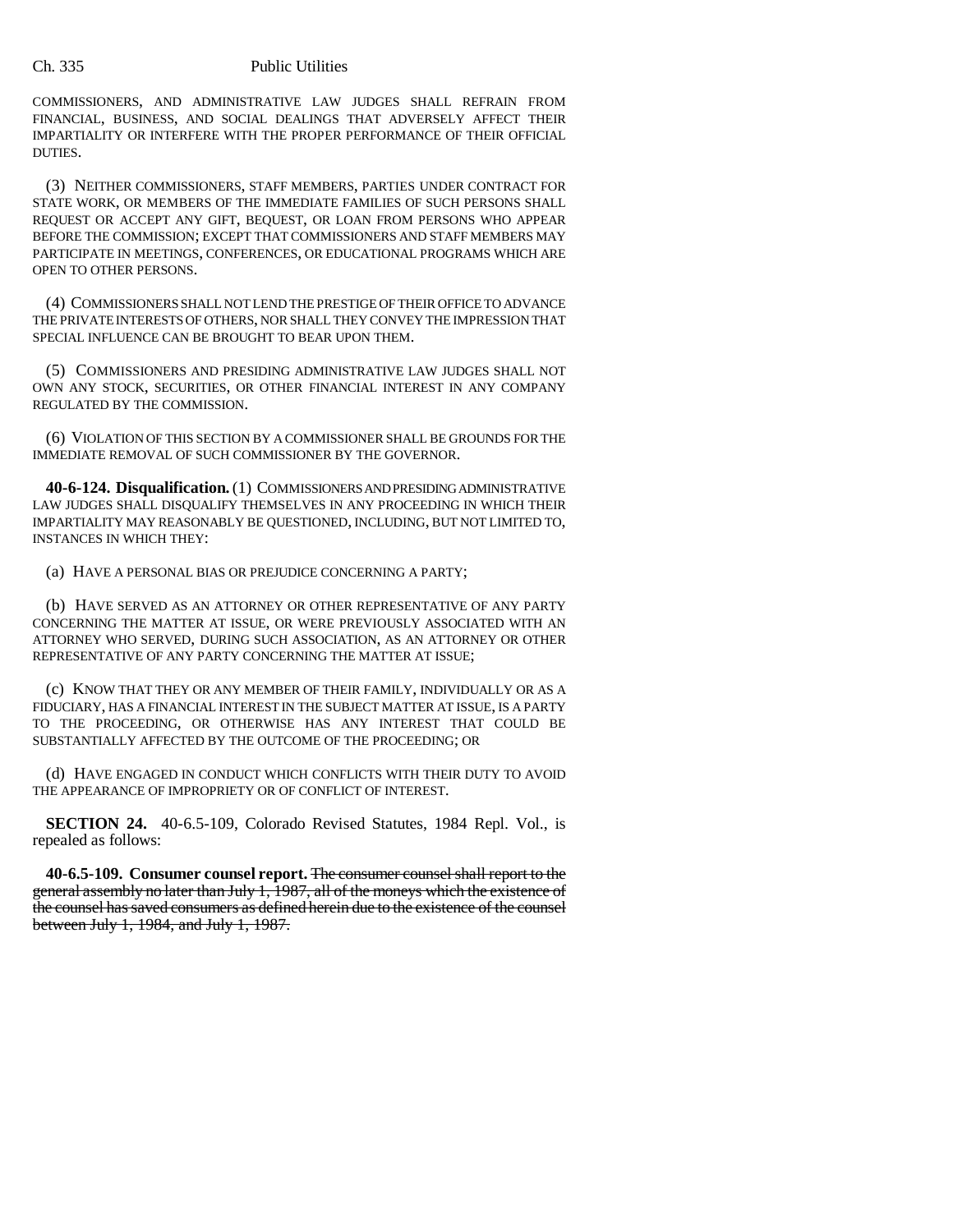**SECTION 25.** 40-7-106, Colorado Revised Statutes, 1984 Repl. Vol., is amended to read:

**40-7-106. Violations by agents - penalty.** Every officer, agent, or employee of any public utility who violates or fails to comply with or who procures, aids, or abets any violation by any public utility of any provision of the constitution of this state or of articles 1 to 7 of this title, or who fails to obey, observe, or comply with any order, decision, rule, direction, demand, or requirement of the commission or any part or provision thereof, except an order for the payment of money, or who procures, aids, or abets any public utility in its failure to obey, observe, and comply with any such order, decision, rule, direction, demand, or requirement or any part or provision thereof in a case in which a penalty has not been provided for such officer, agent, or employee is guilty of COMMITS a CLASS 2 misdemeanor and upon conviction thereof, shall be punished by a fine of not more than one thousand dollars, or by imprisonment in the county jail for not more than one year, or by both such fine and imprisonment AS PROVIDED IN SECTION 18-1-106, C.R.S.

**SECTION 26.** 40-7-108, Colorado Revised Statutes, 1984 Repl. Vol., is amended to read:

**40-7-108. Violations by individuals - penalty.** Every person who, either individually or acting as an officer, agent, or employee of a corporation other than a public utility, violates any provision of articles 1 to 7 of this title or who fails to observe, obey, or comply with any order, decision, rule, direction, demand, or requirement of the commission or any part or portion thereof, or who procures, aids, or abets any such public utility in its violation of articles 1 to 7 of this title or in its failure to obey, observe, or comply with any such order, decision, rule, direction, demand, or requirement or any part or portion thereof in a case in which a penalty has not been provided for such person is guilty of COMMITS a CLASS 2 misdemeanor and upon conviction thereof, shall be punished by a fine of not more than one thousand dollars, or by imprisonment in the county jail for not more than one year, or by both such fine and imprisonment AS PROVIDED IN SECTION 18-1-106, C.R.S.

**SECTION 27.** 40-7-113 (1), Colorado Revised Statutes, 1984 Repl. Vol., as amended, is amended to read:

**40-7-113. Civil penalties - fines.** (1) In addition to any other penalty otherwise authorized by law and except as otherwise provided in subsections (3) and (4) of this section, any person who violates any provision of article 10, 11, 13, 14, or 16 of this title or any rule or regulation promulgated by the commission pursuant to such articles, which provision or rule or regulation is applicable to such person, may be subject to fines as specified in the following paragraphs:

(a) Any person who fails to carry the insurance required by law may be assessed a civil penalty of not more than one FOUR hundred dollars.

(b) Any person who operates a motor vehicle for hire as a common carrier without first having obtained a certificate of public convenience and necessity from the commission as required by section 40-10-104 may be assessed a civil penalty of not more than one FOUR hundred dollars.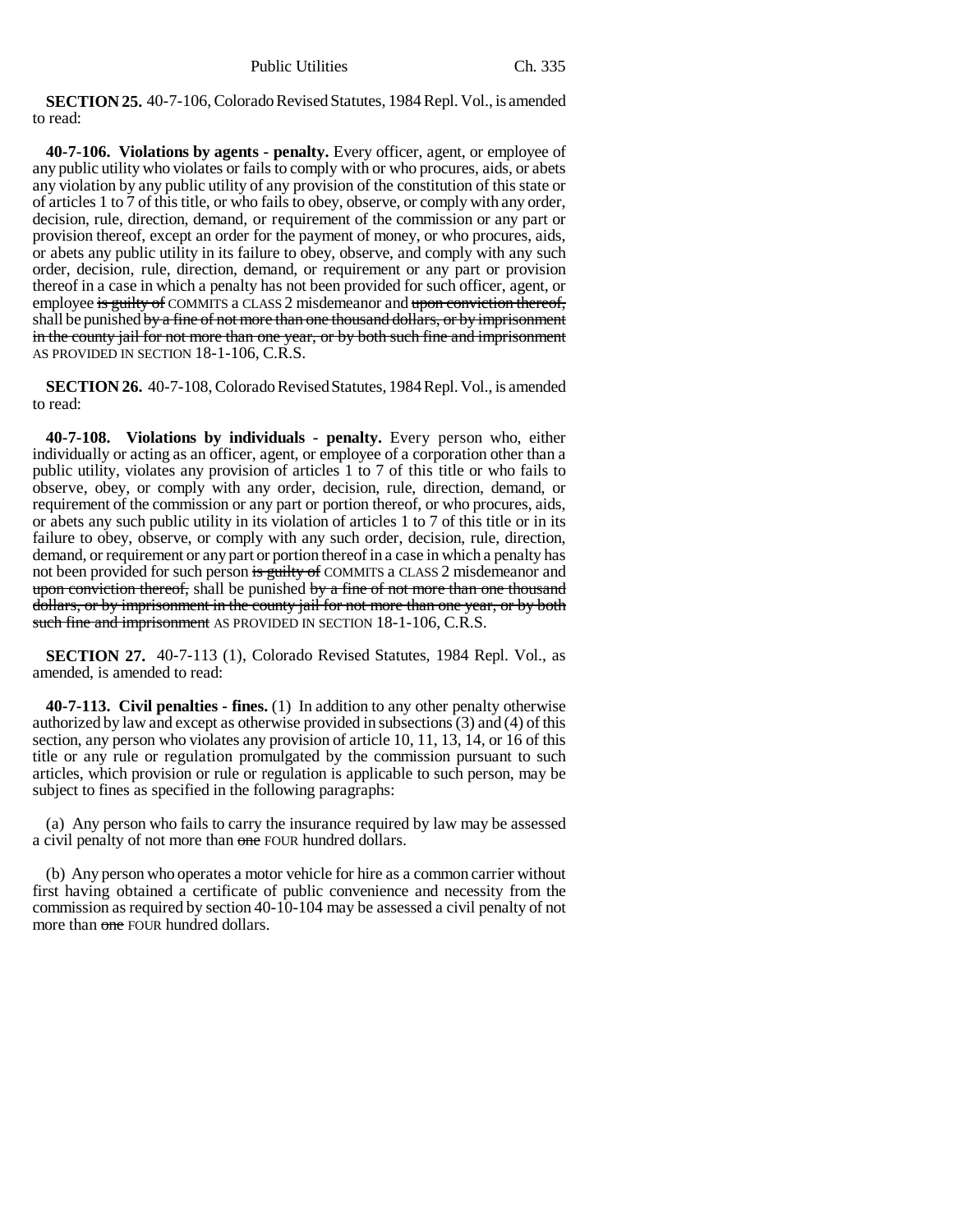(c) Any person who operates a motor vehicle for hire as a contract carrier without first having obtained a permit from the commission as required by section 40-11-103 may be assessed a civil penalty of not more than one FOUR hundred dollars.

(d) Any person who operates a motor vehicle for hire as a towing carrier without first having obtained a permit from the commission as required by section 40-13-103 may be assessed a civil penalty of not more than one FOUR hundred dollars.

(e) Any person subject to section 40-2-110.5 who operates a motor vehicle carrier without having paid the annual identification fee for any motor vehicle so operated as required by section 40-2-110.5 may be assessed a civil penalty of not more than one FOUR hundred dollars.

(f) Any person who operates a charter or scenic bus as defined in section 40-16-101 (1), a courier as defined in section 40-16-101 (2), a luxury limousine as defined in section 40-16-101 (3), or an off-road scenic charter as defined in section 40-16-101 (5) without having first registered with the commission as required by section 40-16-103 may be assessed a civil penalty of not more than one FOUR hundred dollars.

(g) Any person who operates a motor vehicle as defined in section 40-10-101 (3) or 40-11-101 (4) who intentionally violates any provision of articles 10, 11, 13, 14, and 16 of this title not enumerated in paragraphs (a) to (f) of this subsection (1) or any rule or regulation promulgated by the commission pursuant to this title may be assessed a civil penalty of not more than one FOUR hundred dollars.

**SECTION 28.** 40-7-114 (3), Colorado Revised Statutes, 1984 Repl. Vol., as amended, is amended to read:

**40-7-114. Applicability of civil penalties to owners, employers, or other persons.** (3) Any civil penalty against such owner or other person pursuant to the provisions of subsection  $(1)$  or  $(2)$  of this section shall be in addition to and not in lieu of any civil penalty against the actual driver of the vehicle; AND ANY SUCH PENALTY MAY BE ASSESSED UPON THE INITIAL VIOLATION BY SUCH PERSON.

**SECTION 29.** 40-7-116, Colorado Revised Statutes, 1984 Repl. Vol., as amended, is amended to read:

**40-7-116. Enforcement of civil penalties against carriers.** Investigative personnel of the commission shall have the authority to issue civil penalty assessments for the violations enumerated in sections 40-7-113 and 40-7-114. When a person is cited for such violation, the person operating the motor vehicle involved shall be given notice of such violation in the form of A civil penalty assessment notice. Such notice shall be tendered by the enforcement official, EITHER IN PERSON OR BY REGISTERED MAIL, and shall contain: The name and address of such person; the license plate number of the motor vehicle involved, if any; the driver's license number of such person; the nature of the violation; the range of penalty amounts prescribed for such violation; the date of the notice; a place for such person to execute a signed acknowledgment of his receipt of the civil penalty assessment notice; a place for such person to execute a signed acknowledgment of liability for the cited violation; and such other information as may be required by law to constitute notice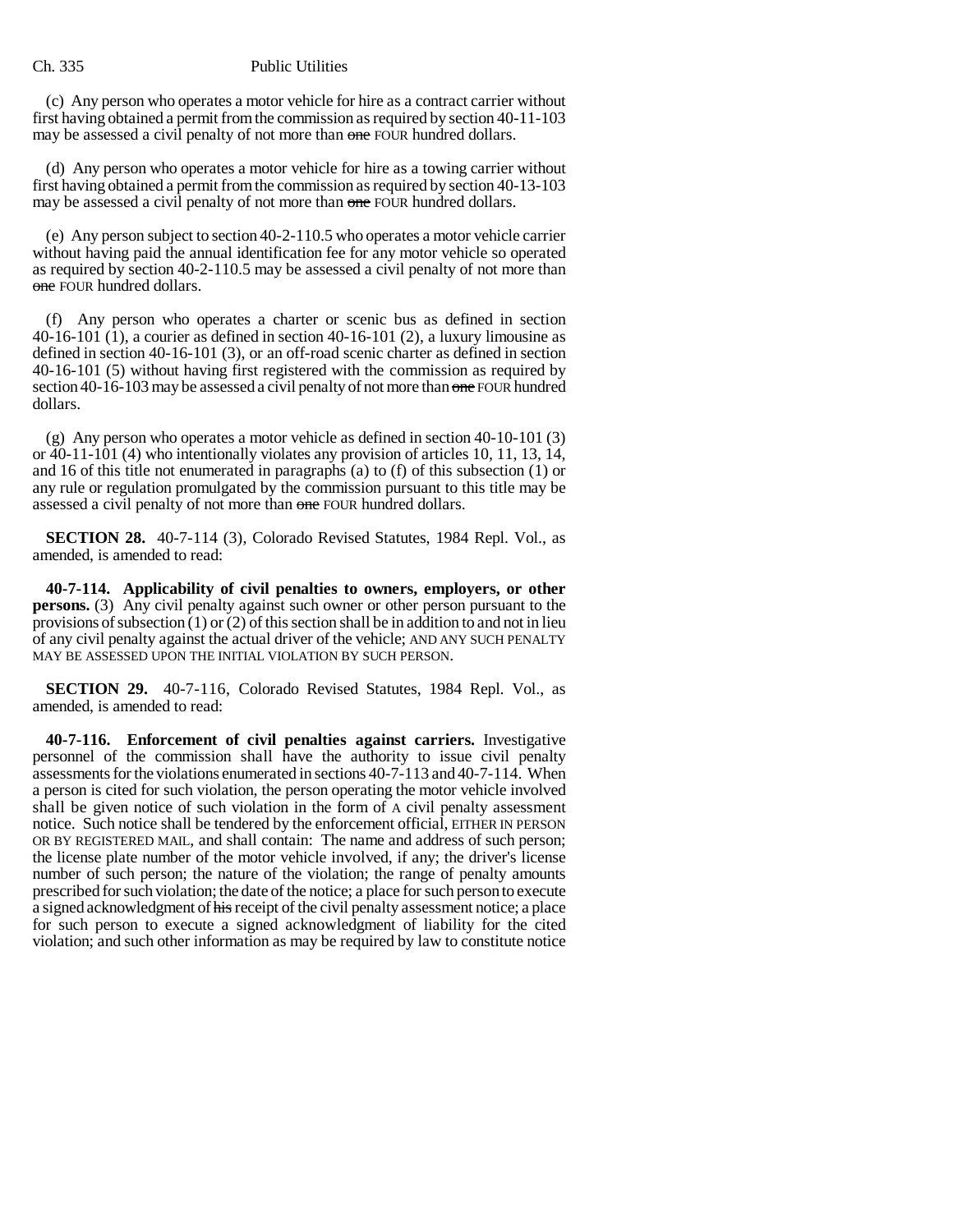Public Utilities Ch. 335

of a complaint to appear for hearing if the prescribed penalty is not paid within ten days. Every cited person shall execute the signed acknowledgment of his receipt of the civil penalty assessment notice. The acknowledgment of liability shall be executed at the time the cited person pays the prescribed penalty. The person cited shall pay the civil penalty specified for the violation involved at the office of the commission, either in person or by depositing such payment postpaid in the United States mail within ten days of the issuance of the citation. If the person cited does not pay the prescribed penalty within ten days of the issuance of the notice, the civil penalty assessment notice shall constitute a complaint to appear before the commission at the time, on the date, and at the place specified, to set the alleged violation for a hearing on the merits in accordance with section 40-6-109. At such hearing the commission shall have the burden of demonstrating a violation by a preponderance of the evidence.

**SECTION 30.** Article 7 of title 40, Colorado Revised Statutes, 1984 Repl. Vol., as amended, is amended BY THE ADDITION OF A NEW SECTION to read:

**40-7-117. Gas pipeline safety rules - civil penalty for violations - compromise - other remedies.** (1) ANY PERSON VIOLATING ANY RULE ADOPTED OR ORDER ISSUED BY THE COMMISSION PURSUANT TO THE AUTHORITY GRANTED IN SECTION 40-2-115 (1.5) SHALL BE SUBJECT TO A CIVIL PENALTY NOT TO EXCEED TEN THOUSAND DOLLARS PER VIOLATION; EXCEPT THAT, IN THE CASE OF A GROUP OR SERIES OF RELATED VIOLATIONS, THE AGGREGATE AMOUNT OF SUCH PENALTIES SHALL NOT EXCEED FIVE HUNDRED THOUSAND DOLLARS. EACH DAY OF A CONTINUING VIOLATION SHALL CONSTITUTE A SEPARATE VIOLATION.

(2) ANY CIVIL PENALTY AUTHORIZED BY THIS SECTION MAY BE COMPROMISED BY THE COMMISSION. IN DETERMINING THE AMOUNT OF THE PENALTY OR OF THE AMOUNT TO BE AGREED UPON IN COMPROMISE, THE COMMISSION SHALL CONSIDER THE GRAVITY OF THE VIOLATION, THE SIZE OF THE BUSINESS OF THE VIOLATOR, AND THE AMOUNT OF EFFORT EXPENDED BY THE VIOLATOR IN ANY ATTEMPTS MADE IN GOOD FAITH TO REMEDY THE VIOLATION OR PREVENT FUTURE SIMILAR VIOLATIONS. THE PENALTY OR ANY LESSER AMOUNT AGREED UPON IN COMPROMISE MAY BE RECOVERED BY THE COMMISSION IN A CIVIL ACTION IN ANY COURT OF COMPETENT JURISDICTION.

(3) THE REMEDY PROVIDED IN THIS SECTION IS IN ADDITION TO ANY OTHER REMEDIES AVAILABLE TO THE COMMISSION UNDER THE CONSTITUTION OR LAWS OF THIS STATE OR OF THE UNITED STATES.

**SECTION 31.** 40-8.5-103.5 (1), Colorado Revised Statutes, 1984 Repl. Vol., as amended, is amended to read:

**40-8.5-103.5. Commission created.** (1) There is hereby created the legislative commission on low income energy assistance. The commission shall be composed of eleven members to be appointed by the governor, each to serve a term of two years; except that the governor shall select seven of the initially appointed members to serve for one-year terms. Of the eleven members, five members shall be from private sector energy-related enterprises, one member shall be the director of the low-income energy assistance program in the state department of social services, one member shall be from the Colorado office of energy conservation, two members shall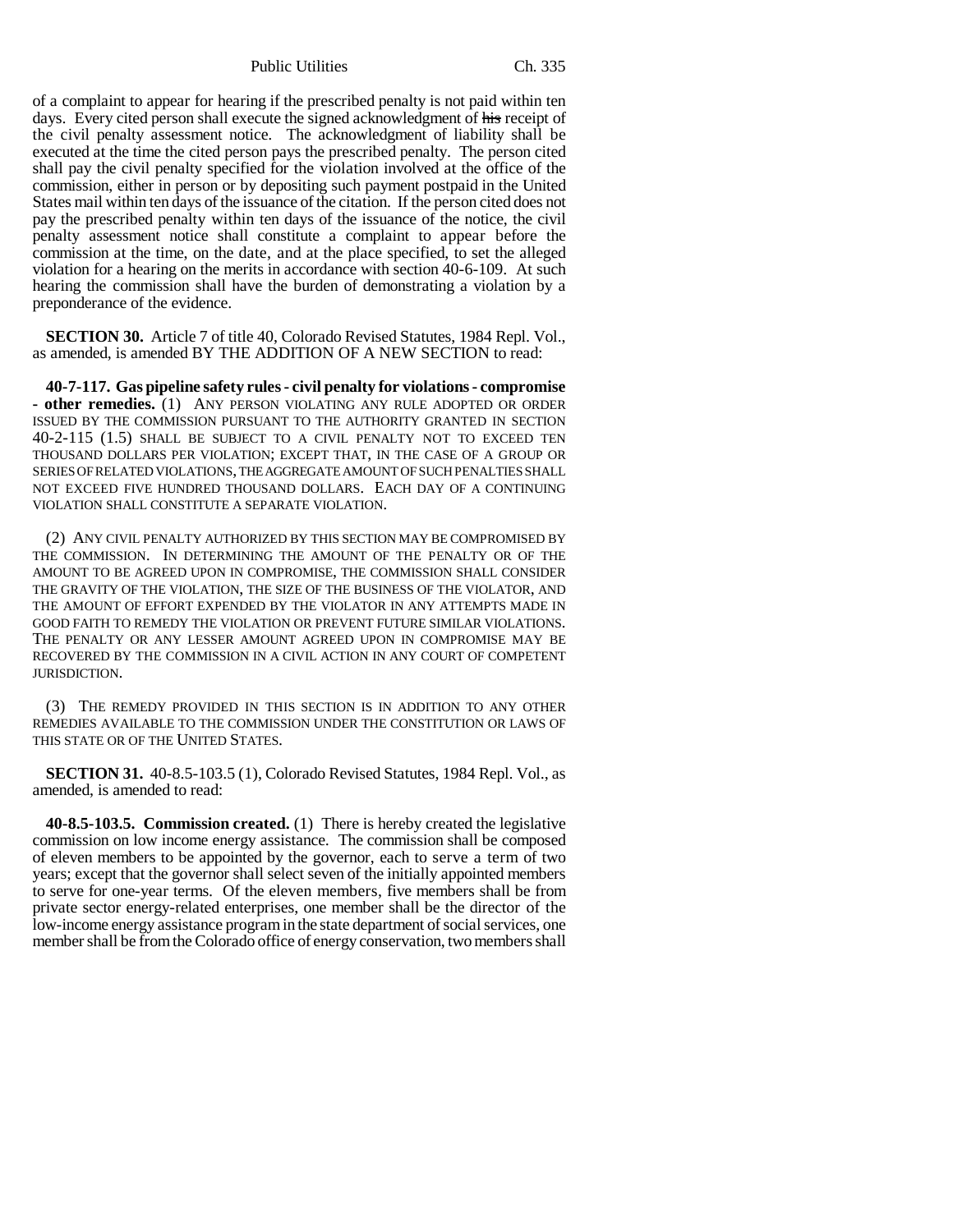be consumers who are low income energy assistance recipients, and two members shall be from the general public. The initial members of the legislative commission on low income energy assistance shall be the members of the Colorado commission on low income energy assistance, established pursuant to the governor's executive order number B-032-88, dated October 28, 1988, who are serving on the Colorado commission on low income energy assistance on July 1, 1990. Any interim appointment necessary to fill a vacancy which has occurred by any reason other than expiration of term shall be for the remainder of the term of the individual member whose office has become vacant.

**SECTION 32.** 40-8.5-104, Colorado Revised Statutes, 1984 Repl. Vol., as amended, is amended to read:

**40-8.5-104. Commencement of program - establishment of system for** distribution of moneys to eligible recipients. Beginning July 1, 1990, The commission shall establish a fund through a nonprofit corporation established for the purpose of collecting and distributing moneys to eligible recipients, who shall be designated by the administrator of the low-income energy assistance program in the department of social services, for use in the payment of electric and gas utility bills for services received.

**SECTION 33.** 40-8.5-106, Colorado Revised Statutes, 1984 Repl. Vol., as amended, is amended to read:

**40-8.5-106. Unclaimed deposits.** Beginning July 1, 1990, Unclaimed deposits shall be paid by the electric and gas utilities into the fund designated by the commission pursuant to section 40-8.5-104.

**SECTION 34.** 40-9.5-109, Colorado Revised Statutes, 1984 Repl. Vol., as amended, is amended to read:

**40-9.5-109. Regulations governing consumer complaints.** Prior to November 1, 1985, The board of directors of each cooperative electric association shall adopt regulations which specify a procedure for members and consumers to register complaints about and be given an opportunity to be heard by the board on the rates charged by such association, the manner in which the electric service is provided, and proposed changes in the rates or regulations. Such regulations may be amended whenever deemed appropriate by the board.

**SECTION 35.** 40-9.5-114.5, Colorado Revised Statutes, 1984 Repl. Vol., as amended, is amended to read:

**40-9.5-114.5. Applicability of sections 40-9.5-108 to 40-9.5-112.** On and after July 1, 1985, The provisions of sections 40-9.5-108 to 40-9.5-112 shall be applicable to all cooperative electric associations with membership of more than twenty-five thousand members whether regulated under this part 1 or the "Public Utilities Law", articles 1 to 7 of this title.

**SECTION 36.** 40-10-112, Colorado Revised Statutes, 1984 Repl. Vol., as amended, is amended to read: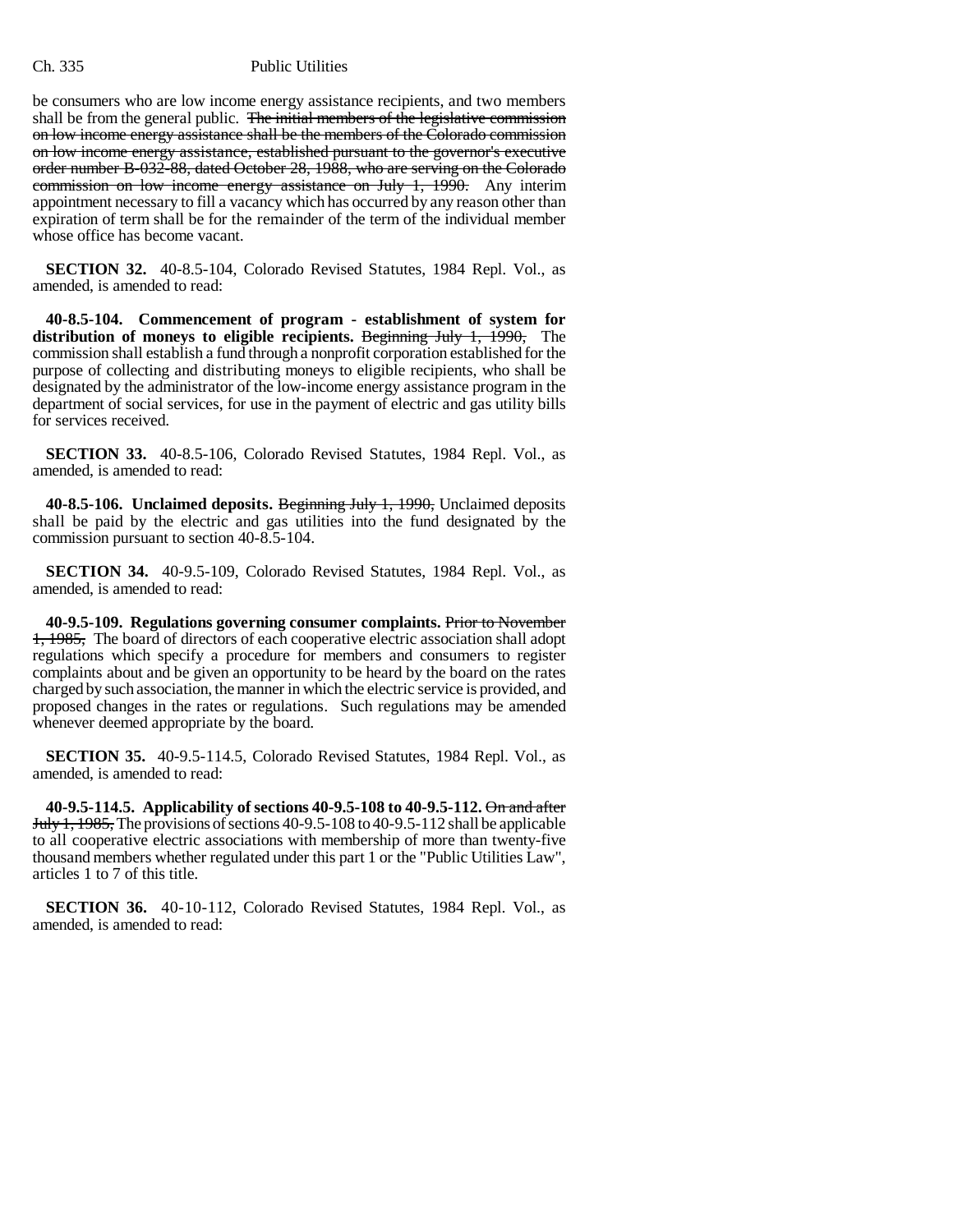Public Utilities Ch. 335

**40-10-112. Commission may revoke certificate or impose civil penalty.** (1) The commission, at any time, by order duly entered, after hearing upon notice to the holder of any certificate of public convenience and necessity or any registration by a motor vehicle carrier having registered under the provisions of section 40-10-120 and when it is established to the satisfaction of the commission that such holder has violated any of the provisions of this article or violated or refused to observe any of the proper orders, rules, or regulations of the commission, may suspend, revoke, alter, or amend any such certificate or registration issued under the provisions of this article or may impose a civil penalty as provided in sections 40-7-112 to 40-7-116, but the holder of such certificate or registration shall have all the rights of hearing, review, and appeal as to such order or ruling of the commission as are now provided by articles 1 to 7 of this title. No appeal from or review of any order or ruling of the commission shall be construed to supersede or suspend such order or rulings unless upon order of the proper court.

(2) NOTWITHSTANDING THE NOTICE AND HEARING PROVISIONS OF SUBSECTION (1) OF THIS SECTION, THE COMMISSION MAY SUMMARILY REVOKE THE REGISTRATION OF ANY CARRIER REGISTERED UNDER SECTION 40-10-120 FOR FAILURE TO MAINTAIN EFFECTIVE INSURANCE OR BOND COVERAGE AND FILE EVIDENCE OF THE SAME IN ACCORDANCE WITH SECTION 40-10-110 AND RULES ADOPTED PURSUANT THERETO.

**SECTION 37.** 40-10-113, Colorado Revised Statutes, 1984 Repl. Vol., is amended to read:

**40-10-113. Penalty for violations.** Every motor vehicle carrier, and every officer, agent, or employee of any motor vehicle carrier, and every other person who violates or fails to comply with or who procures, aids, or abets in the violating of any provisions of this article, or who fails to obey, observe, or comply with any order, decision, rule, or regulation of the commission, or who procures, aids, or abets any person in such failure to obey or observe such order, decision, rule, or regulation is guilty of COMMITS a CLASS 2 misdemeanor and upon conviction thereof, shall be punished by a fine of not more than one thousand dollars, or by imprisonment in the county jail for not more than six months, or by both such fine and imprisonment AS PROVIDED IN SECTION 18-1-106, C.R.S. The investigative personnel of the commission have all the powers conferred by law upon peace officers to make arrests and to serve warrants and other process in any county or city and county of this state.

**SECTION 38.** 40-10-115, Colorado Revised Statutes, 1984 Repl. Vol., is amended to read:

**40-10-115. Commission to notify local authorities - procedure.** (1) Whenever the commission is of the opinion that any motor vehicle carrier is failing or omitting to do anything required of it by law or by any order, decision, rule, direction, or requirement of the commission or is doing anything or about to do anything or permitting anything or about to permit anything to be done contrary to or in violation of the law or of any order, decision, rule, direction, or requirement of the commission, it shall request the attorney general of the state or the district attorney of any district to commence an action or proceeding in the district court in and for the county or city and county in which the cause or some part thereof arose or in which the person complained of maintains a principal place of business or resides. in the name of the people of the state of Colorado for the purpose of having such violations or threatened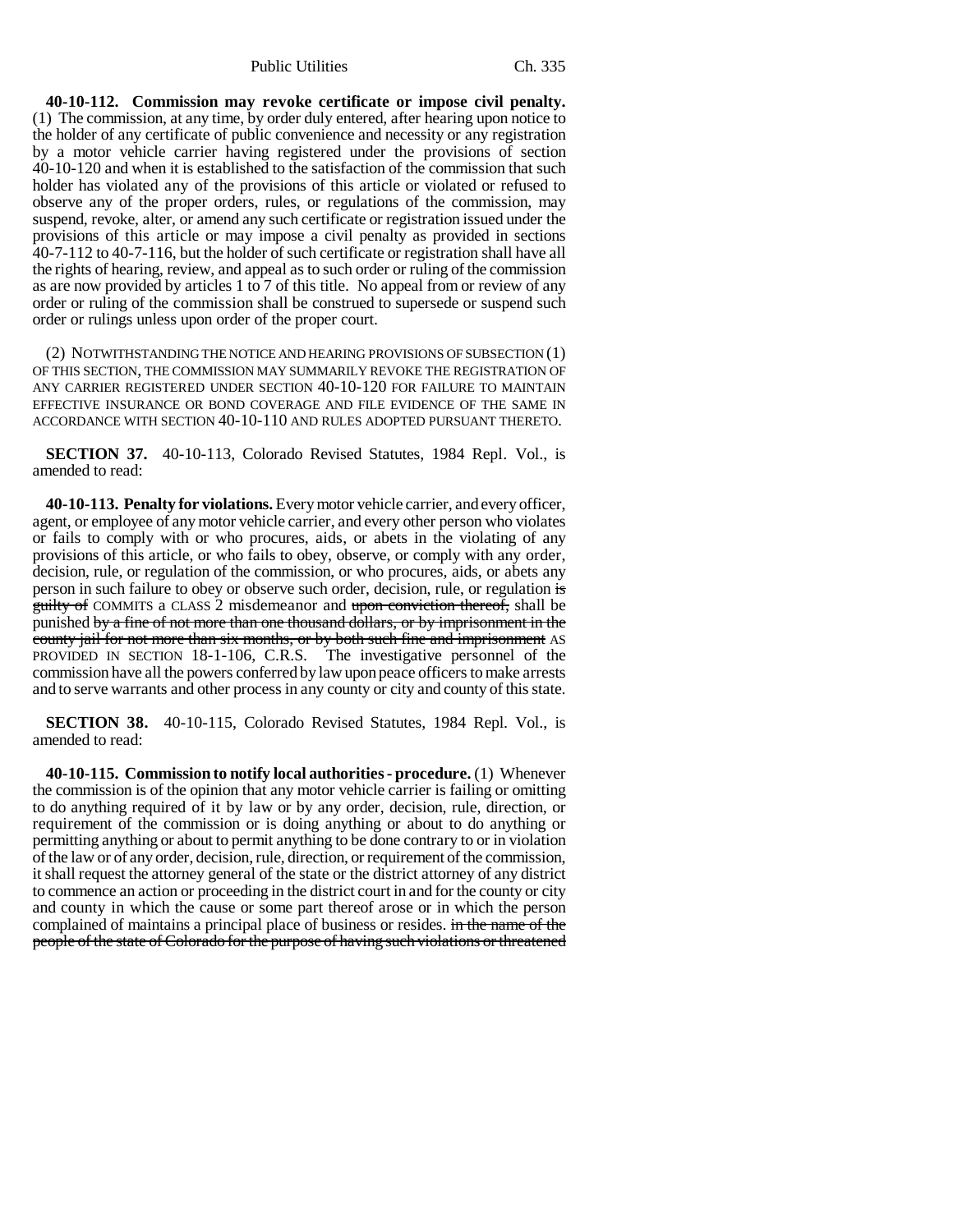violations stopped and prevented, either by mandamus or injunction. SUCH ACTION OR PROCEEDING SHALL BE CONDUCTED IN ACCORDANCE WITH SECTION 40-7-104; EXCEPT THAT REFERENCES IN SAID SECTION 40-7-104 TO THE ATTORNEY GENERAL SHALL ALSO INCLUDE ANY DISTRICT ATTORNEY BRINGING THE ACTION OR PROCEEDING.

(2) The attorney general of the state or the district attorney of any district so requested shall begin such action by petition to the district court alleging the violation or threatened violation complained of and praying for appropriate relief by way of mandamus or injunction. It is thereupon the duty of the court to specify a time, not exceeding twenty days after the service of a copy of the petition, within which the motor vehicle carrier complained of must answer the petition, and in the meantime the said motor vehicle carrier may be restrained. In case of default in answer or after answer, the court shall immediately inquire into the facts and circumstances of the case, and such persons as the court may deem necessary or proper to be joined as parties in order to make its judgment or order effective may be joined as parties. The final judgment in any such action shall either dismiss the action or direct that an order in the nature of mandamus issue or that an injunction be made permanent as prayed for in the petition or in such modified or other form as will afford appropriate relief.

(3) Appellate review may be obtained in the supreme court concerning such final judgment in the same manner and with the same effect, subject to the provisions of this article, as appellate review of judgments of the district court in other actions for mandamus or injunction.

(4) Any person injured by such noncompliance of any motor vehicle carrier with the provisions of this article or of any other provisions of the law or orders, decisions, rules, directions, or requirements of the commission, may apply to any court of competent jurisdiction for the enforcement thereof, and the court has jurisdiction to enforce obedience thereto by injunction or other proper process, mandatory or otherwise, and to restrain any such motor vehicle carrier and its officers, agents, employees, or representatives from further disobedience thereof, or to enjoin upon them obedience to the same, and any person so injured shall likewise have cause of action in damages and be privileged to pursue the usual and proper remedies to redress the same as in like cases provided by law.

**SECTION 39.** 40-10-120 (1), (2), (3), and (4), Colorado Revised Statutes, 1984 Repl. Vol., are amended to read:

**40-10-120. Registration of interstate carriers.** (1) No motor vehicle carrier shall engage in any interstate transportation of persons or property for compensation on any public highway in this state without first having registered such operations as provided in subsections  $(2)$  to  $(6)$  COMPLIED WITH THE REQUIREMENTS of this section.

(2) Any motor vehicle carrier operating into, from, within, or through the state of Colorado under authority issued by the interstate commerce commission shall file with the public utilities commission and maintain a current record of such authority permitting operations within the borders of this state, and such motor carrier shall not exercise such authority unless and until there has been filed with and approved by the public utilities commission an application for the registration of such authority COMPLY WITH THE COMMISSION'S REQUIREMENTS RELATING TO PARTICIPATION IN THE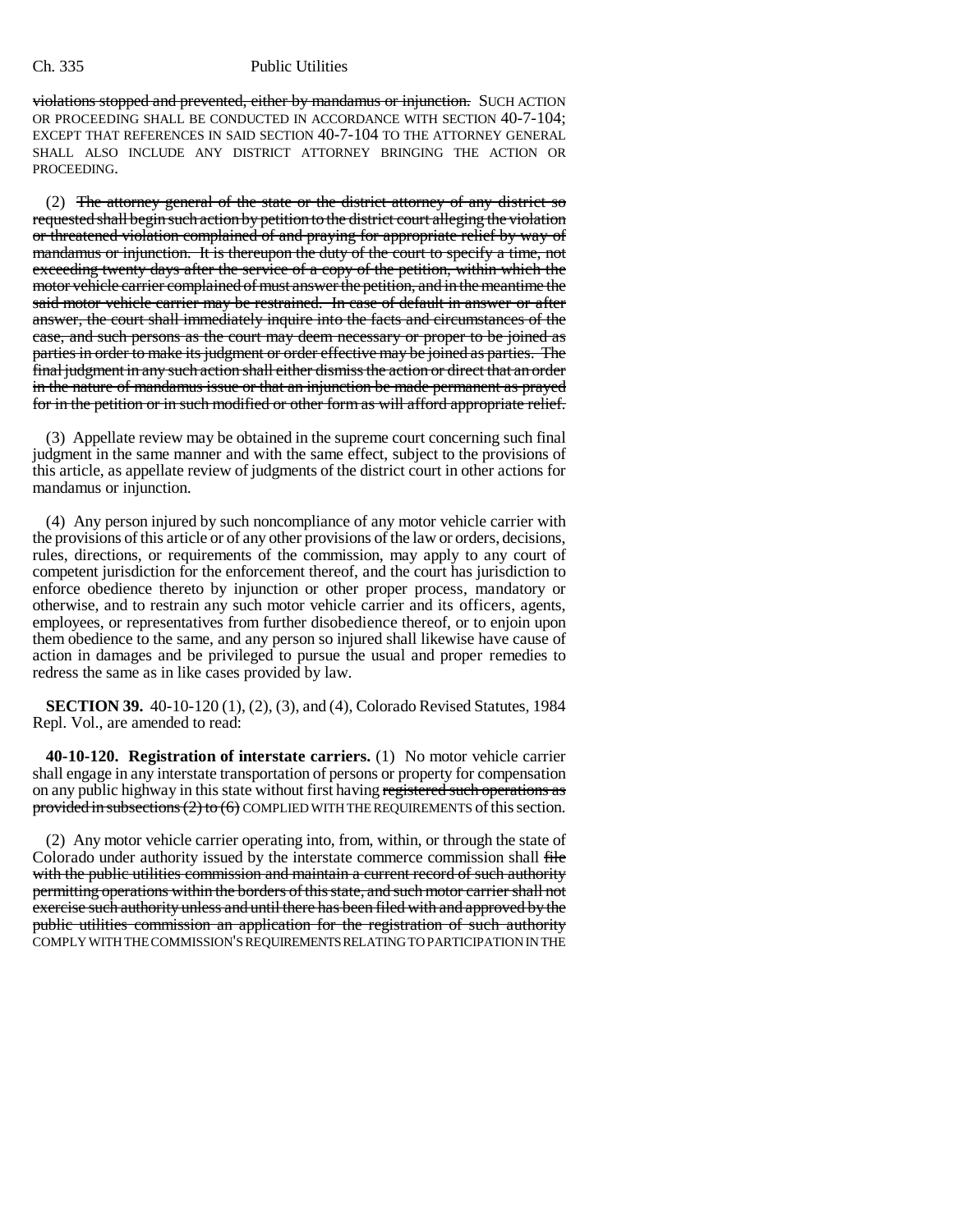INSURANCE REGISTRATION SYSTEM AUTHORIZED BY SECTION 4005 OF THE FEDERAL "INTERMODAL SURFACE TRANSPORTATION EFFICIENCY ACT OF 1991", 49 U.S.C. 11506.

(3) Any motor vehicle carrier operating into, from, within, or through the state of Colorado for hire, where such interstate transportation is performed by such motor carrier pursuant to exemptions or partial exemptions from economic regulation contained in the interstate commerce act, shall not operate any motor vehicle within this state unless and until there has been filed with and approved by the public utilities commission an application for the registration of such operations COMPLY WITH THE COMMISSION'S REQUIREMENTS RELATING TO PARTICIPATION IN THE INSURANCE REGISTRATION SYSTEM AUTHORIZED BY SECTION 4005 OF THE FEDERAL "INTERMODAL SURFACE TRANSPORTATION EFFICIENCY ACT OF 1991", 49 U.S.C. 11506.

(4) For the purpose of carrying out the provisions of this section, the commission has the power after hearing to adopt rules and regulations to implement these registration procedures. In adopting such rules and regulations, the commission shall use as general guidelines the standards contained in part 1023 of title 49 of the code of federal regulations relating to definitions, registration of I.C.C. operating authority, designation of process agent, registration and identification of vehicles, driveaway operations, evidence of liability security, evidence of cargo security, notice of security cancellation, and evidence of self-insurance PARTICIPATE IN THE SINGLE-STATE INSURANCE REGISTRATION SYSTEM FOR MOTOR CARRIERS AUTHORIZED BY SECTION 4005 OF THE FEDERAL "INTERMODAL SURFACE TRANSPORTATION EFFICIENCY ACT OF 1991", 49 U.S.C. 11506, AND BY APPLICABLE RULES OF THE INTERSTATE COMMERCE COMMISSION.

**SECTION 40.** 40-11-110, Colorado Revised Statutes, 1984 Repl. Vol., as amended, is amended to read:

**40-11-110. Commission may take action against permit or impose civil penalty.** (1) The commission, at any time, upon complaint by any interested party or upon its own motion, by order duly entered, after hearing upon notice to the holder of any permit or any registration by a contract carrier by motor vehicle having registered under the provisions of section 40-11-115, issued under this article, and when it has been established to the satisfaction of the commission that such holder has violated any of the provisions of this article or any of the terms and conditions of his SUCH HOLDER's permit or registration, or has exceeded the authority granted by such permit or registration, or has violated or refused to observe any of the proper orders, rules, or regulations of the commission, may revoke, suspend, alter, or amend any permit or registration issued under this article or may impose a civil penalty as provided in sections 40-7-112 to 40-7-116; and the holder of such permit or registration shall have all of the rights of hearing, review, and appeal as to such order or ruling of the commission as are now provided by articles 1 to 7 of this title. No appeal from or review of any order or ruling of the commission shall be construed so as to supersede or suspend such order or ruling except upon order of a proper court obtained for such purpose.

(2) NOTWITHSTANDING THE NOTICE AND HEARING PROVISIONS OF SUBSECTION (1) OF THIS SECTION, THE COMMISSION MAY SUMMARILY REVOKE THE REGISTRATION OF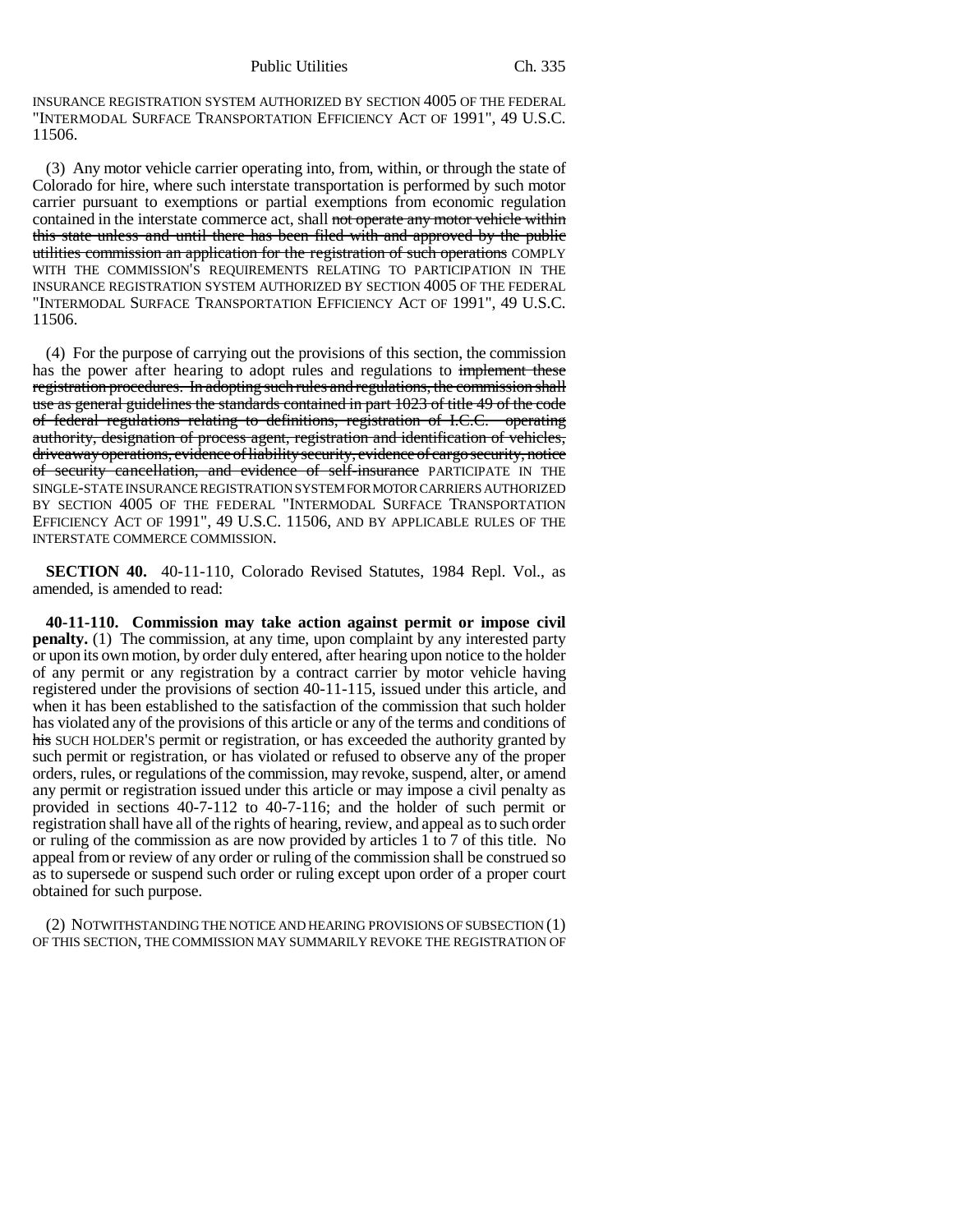ANY CARRIER REGISTERED UNDER SECTION 40-11-115 FOR FAILURE TO MAINTAIN EFFECTIVE INSURANCE OR BOND COVERAGE AND FILE EVIDENCE OF THE SAME IN ACCORDANCE WITH SECTION 40-11-109 AND RULES ADOPTED PURSUANT THERETO.

**SECTION 41.** 40-11-111, Colorado Revised Statutes, 1984 Repl. Vol., is amended to read:

**40-11-111. Violation - penalty.** Every contract carrier by motor vehicle and every officer, agent, or employee of any contract carrier by motor vehicle and every other person who violates or fails to comply with or who procures, aids, or abets in the violating of any provision of this article, or who fails to obey, observe, or comply with any order, decision, rule, or regulation of the commission, or who procures, aids, or abets any person in such failure to obey or observe such order, decision, rule, or regulation is guilty of COMMITS a CLASS 2 misdemeanor and upon conviction thereof, shall be punished by a fine of not more than one thousand dollars, or by imprisonment in the county jail for not more than six months, or by both such fine and imprisonment AS PROVIDED IN SECTION 18-1-106, C.R.S. The investigative personnel of the commission have all the powers conferred by law upon peace officers to make arrests and to serve warrants and other process in any county or city and county of this state.

**SECTION 42.** 40-11-113, Colorado Revised Statutes, 1984 Repl. Vol., is amended to read:

**40-11-113. Actions against violators - procedure.** (1) Whenever the commission is of the opinion that any contract carrier by motor vehicle is failing or omitting to do anything required of it by law or by any order, decision, rule, regulation, direction, or requirement of the commission or is doing anything or about to do anything or permitting anything or about to permit anything to be done contrary to or in violation of law or of any order, decision, rule, direction, or requirement of the commission, it shall request the attorney general of the state or the district attorney of any district to commence an action or proceeding in the district court in and for the county or city and county in which the cause or some part thereof arises or in which the person complained of maintains a principal place of business or resides. in the name of the people of the state of Colorado for the purpose of having such violations or threatened violations stopped and prevented, either by mandamus or injunction. SUCH ACTION OR PROCEEDING SHALL BE CONDUCTED IN ACCORDANCE WITH SECTION 40-7-104; EXCEPT THAT REFERENCES IN SAID SECTION 40-7-104 TO THE ATTORNEY GENERAL SHALL ALSO INCLUDE ANY DISTRICT ATTORNEY BRINGING THE ACTION OR PROCEEDING.

(2) The attorney general of the state or the district attorney of any district so requested shall thereupon begin such action or proceeding by petition to such district court alleging the violation or threatened violation complained of and praying for appropriate relief by way of mandamus or injunction. It is the duty of the court to specify a time, not exceeding twenty days after the service of a copy of the petition, within which the motor vehicle carrier complained of must answer the petition, and in the meantime, the said contract carrier by motor vehicle may be restrained. In case of default in answer or after answer, the court shall immediately inquire into the facts and circumstances of the case, and such persons as the court may deem necessary or proper to be joined as parties in order to make its judgment or order effective may be joined as parties. The final judgment in any such action or proceeding shall either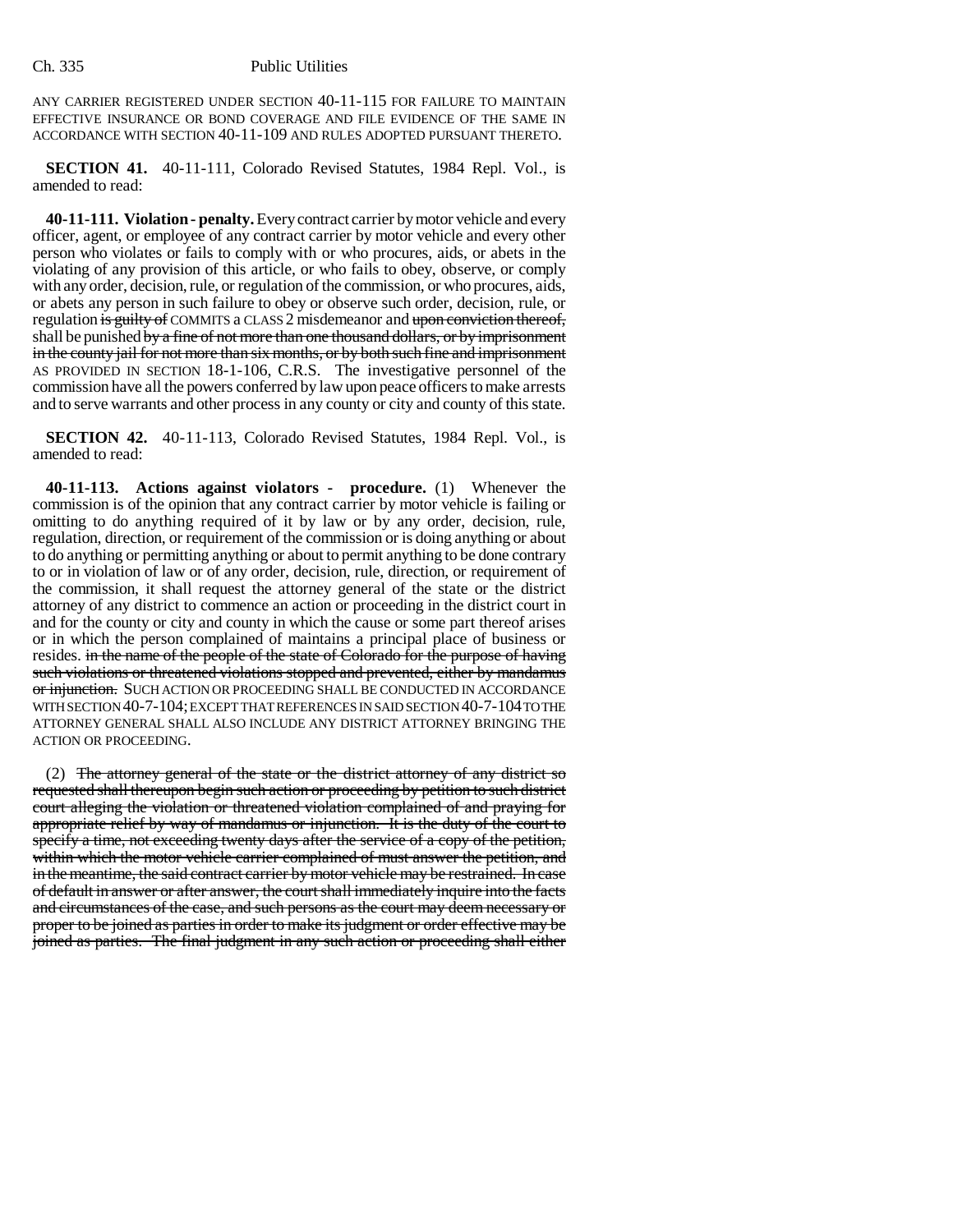dismiss the action or proceeding or direct that an order in the nature of mandamus issue or that an injunction be made permanent as prayed for in the petition or in such modified or other form as will afford appropriate relief.

(3) Appellate review may be obtained in the supreme court concerning such final judgment in the same manner and with the same effect, subject to the provisions of this article, as appellate review of judgments of the district court in other actions for mandamus or injunction.

(4) Any person injured by such noncompliance of any contract carrier by motor vehicle with the provisions of this article or of any other provisions of the law or orders, decisions, rules, directions, or requirements of the commission may apply to any court of competent jurisdiction for the enforcement thereof, and the court has jurisdiction to enforce obedience thereto by injunction or other proper process, mandatory or otherwise, and to restrain any such contract carrier by motor vehicle and its officers, agents, employees, or representatives from further disobedience thereof or to enjoin upon them obedience to the same, and any person so injured shall likewise have cause of action in damages and be privileged to pursue the usual and proper remedies to redress the same as in like cases provided by law.

**SECTION 43.** 40-11-115 (1), (2), (3), and (4), Colorado Revised Statutes, 1984 Repl. Vol., are amended to read:

**40-11-115. Registration of interstate carriers.** (1) No contract carrier by motor vehicle shall engage in any interstate transportation of persons or property for compensation on any public highway in this state without first having registered such operations as provided in subsections (2) to (6) COMPLIED WITH THE REQUIREMENTS of this section.

(2) Any contract carrier by motor vehicle operating into, from, within, or through the state of Colorado under authority issued by the interstate commerce commission shall file with the public utilities commission and maintain a current record of such authority permitting operations within the borders of this state, and such motor carrier shall not exercise such authority unless and until there has been filed with and approved by the public utilities commission an application for the registration of such authority COMPLY WITH THE COMMISSION'S REQUIREMENTS RELATING TO PARTICIPATION IN THE INSURANCE REGISTRATION SYSTEM AUTHORIZED BY SECTION 4005 OF THE FEDERAL "INTERMODAL SURFACE TRANSPORTATION EFFICIENCY ACT OF 1991", 49 U.S.C. 11506.

(3) Any contract carrier by motor vehicle operating into, from, within, or through the state of Colorado for hire, where such interstate transportation is performed by such motor carrier pursuant to exemptions or partial exemptions from economic regulation contained in the interstate commerce act, shall not operate any motor vehicle within this state unless there has been filed with and approved by the public utilities commission an application for the registration of such operations COMPLY WITH THE COMMISSION'S REQUIREMENTS RELATING TO PARTICIPATION IN THE INSURANCE REGISTRATION SYSTEM AUTHORIZED BY SECTION 4005 OF THE FEDERAL "INTERMODAL SURFACE TRANSPORTATION EFFICIENCY ACT OF 1991", 49 U.S.C. 11506.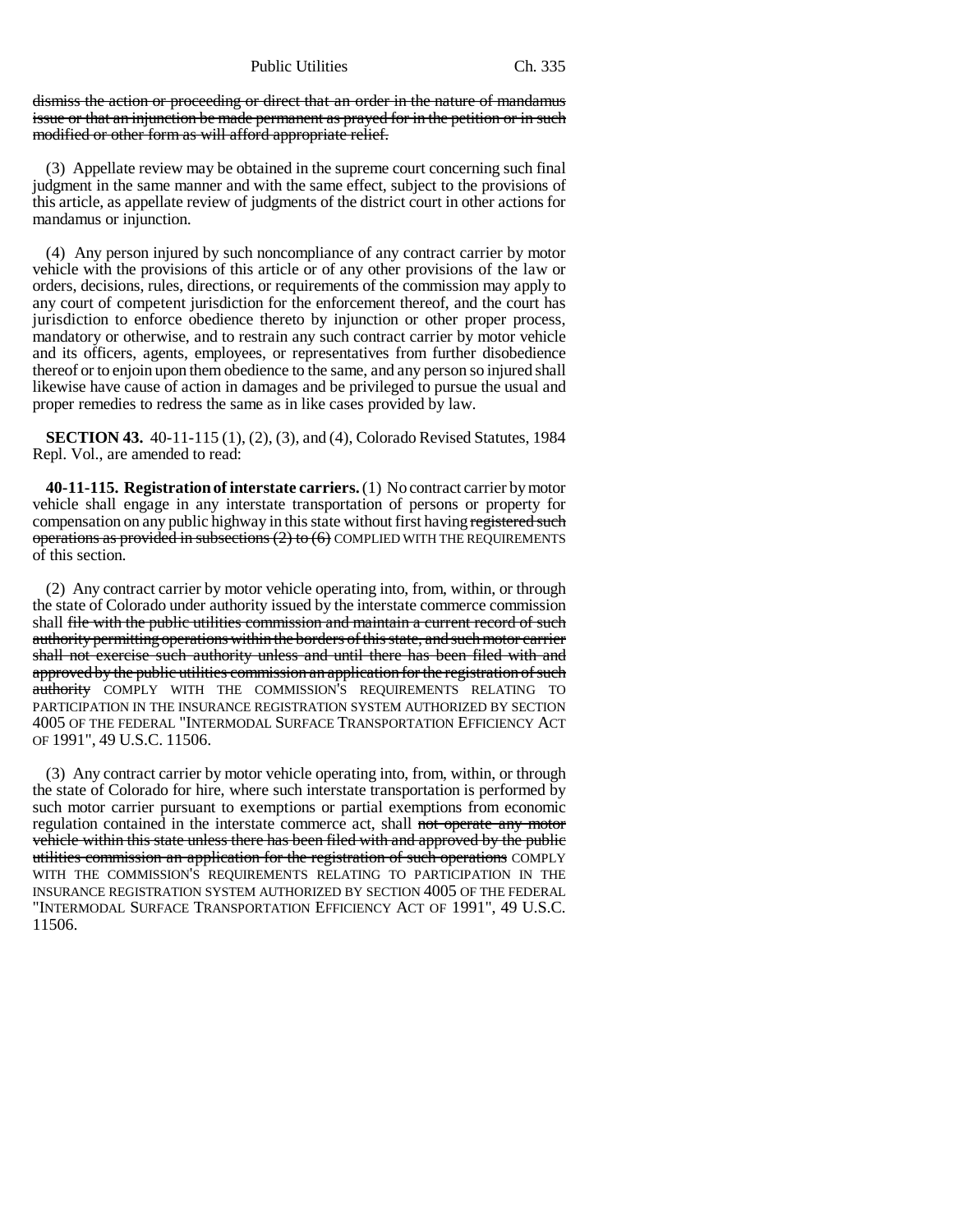(4) For the purpose of carrying out the provisions of this section, the commission has the power after hearing to adopt rules and regulations to implement these registration procedures. In adopting such rules and regulations, the commission shall use as general guidelines the standards contained in part 1023 of title 49 of the code of federal regulations relating to definitions, registration of I.C.C. operating authority, designation of process agent, registration and identification of vehicles, driveaway operations, evidence of liability security, evidence of cargo security, notice of security cancellation, and evidence of self-insurance PARTICIPATE IN THE SINGLE-STATE INSURANCE REGISTRATION SYSTEM FOR MOTOR CARRIERS AUTHORIZED BY SECTION 4005 OF THE FEDERAL "INTERMODAL SURFACE TRANSPORTATION EFFICIENCY ACT OF 1991", 49 U.S.C. 11506, AND BY APPLICABLE RULES OF THE INTERSTATE COMMERCE COMMISSION.

**SECTION 44.** 40-13-103 (1), Colorado Revised Statutes, 1984 Repl. Vol., is amended to read:

**40-13-103. Towing carrier permits required - exemptions.** (1) On and after January 1, 1972, No person coming within the definition of a towing carrier shall operate a towing vehicle on the public ways of this state without first having obtained a permit therefor from the public utilities commission, unless such person is exempt from the provisions of this article under subsection (2) of this section.

**SECTION 45.** 40-13-110 (2), Colorado Revised Statutes, 1984 Repl. Vol., is amended to read:

**40-13-110. Enforcement - violations - penalties - powers.** (2) Any towing carrier who operates a towing vehicle upon a public way in this state without holding a valid permit therefor is guilty of COMMITS a CLASS 3 misdemeanor and upon conviction thereof, shall be punished by a fine of not more than one hundred dollars, or by imprisonment in the county jail for not more than thirty days, or by both such fine and imprisonment AS PROVIDED IN SECTION 18-1-106, C.R.S.

**SECTION 46.** 40-13-112, Colorado Revised Statutes, 1984 Repl. Vol., is amended to read:

**40-13-112. Judicial proceedings.** (1) Whenever the commission is of the opinion that any towing carrier holding a permit under this article is failing or omitting to do anything required of it by law or by any order, decision, rule, regulation, direction, or requirement of the commission or is doing anything or about to do anything or permitting anything, or about to permit anything to be done contrary to or in violation of law or any order, decision, rule, direction, or requirement of the commission, it may request the attorney general of the state or the district attorney of any judicial district to commence an action or proceeding in the district court in and for the county or city and county in which the cause or some part thereof arose, or in which the person complained of maintains a principal place of business or resides. in the name of the people of the state of Colorado for the purpose of having such violations or threatened violations stopped and prevented, either by mandamus or injunction. SUCH ACTION OR PROCEEDING SHALL BE CONDUCTED IN ACCORDANCE WITH SECTION 40-7-104; EXCEPT THAT REFERENCES IN SAID SECTION 40-7-104 TO THE ATTORNEY GENERAL SHALL ALSO INCLUDE ANY DISTRICT ATTORNEY BRINGING THE ACTION OR PROCEEDING.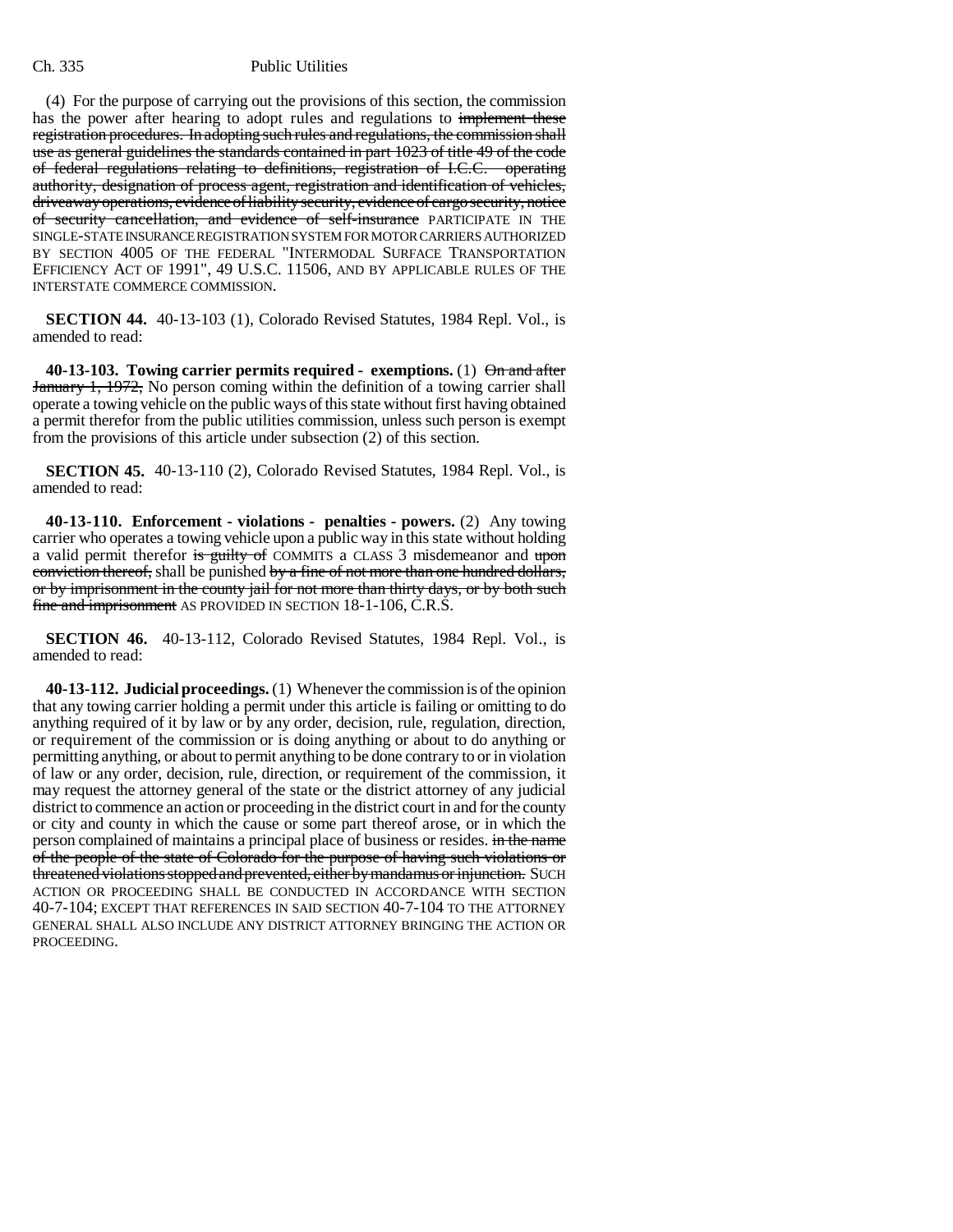Public Utilities Ch. 335

(2) The attorney general of the state or the district attorney of any judicial district so requested may thereupon begin such action or proceeding by petition to such district court alleging the violation or threatened violation complained of and praying for appropriate relief by way of mandamus or injunction. It is the duty of the court to specify a time, not exceeding twenty days after the service of a copy of the petition, within which the towing carrier complained of must answer the petition, and in the meantime the said carrier may be restrained.

 $(3)$  In case of default in answer or after answer, the court shall immediately inquire into the facts and circumstances of the case, and such persons as the court may deem necessary or proper to be joined as parties in order to make its judgment or order effective may be joined as parties. The final judgment in any such action or proceeding shall either dismiss the action or proceeding or direct that an order in the nature of mandamus issue or that an injunction be made permanent as prayed for in the petition or in such modified or other form as will afford appropriate relief. Appellate review may be obtained in the supreme court concerning such final judgment in the same manner and with the same effect, subject to the provisions of this article, as in appellate review of judgments of the district courts in other actions for mandamus or injunction.

(4) Any person injured by such noncompliance of any towing carrier with the provisions of this article or of any other provisions of the law or orders, decisions, rules, directions, or requirements of the commission may apply to any court of competent jurisdiction for the enforcement thereof, and the court shall have jurisdiction to enforce obedience thereto by injunction or other proper process, mandatory or otherwise, and to restrain any such towing carrier or its officers, employees, or representatives from further disobedience thereof or to enjoin upon them obedience to the same and any person so injured shall likewise have cause of action in damages and be privileged to pursue the usual and proper remedies to redress the same as in like cases provided by law.

**SECTION 47.** 40-14-103 (2) (a), Colorado Revised Statutes, 1984 Repl. Vol., is amended to read:

**40-14-103. Insurance requirements.** (2) (a) Cargo coverage insurance shall be in no less amount than four thousand five hundred dollars per unit, but no household goods carrier shall in any event accept or transport any single shipment unless the declared value of the shipment is stated in writing. Up to and including December 31, 1987, the carrier shall file evidence of such insurance with the public utilities commission before conducting operations.

**SECTION 48.** 40-14-106 (3), Colorado Revised Statutes, 1984 Repl. Vol., is repealed as follows:

**40-14-106. Jurisdiction of courts.** (3) Any district attorney for the county having jurisdiction to prosecute violations of this article shall send copies of any complaints received during each of the fiscal years 1984-85 through 1986-87 which refer to violations of this article no later than the October 1 following each such fiscal year to the public utilities commission. In the event that such complaints are not in written form, any district attorney may provide a summary of such complaints instead of a copy.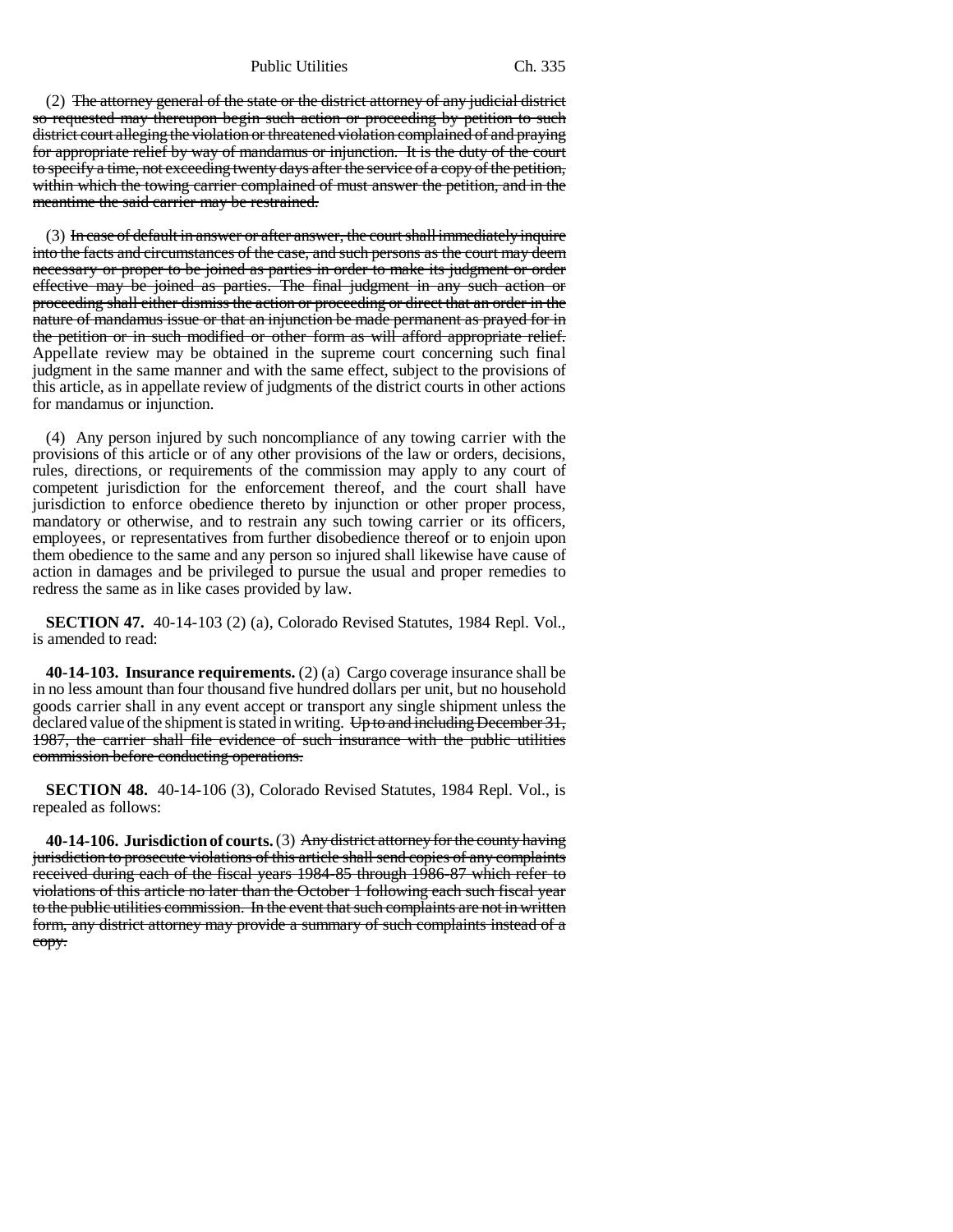**SECTION 49.** 40-14-107, Colorado Revised Statutes, 1984 Repl. Vol., is repealed as follows:

**40-14-107. Office of regulatory reform - report to general assembly.** During each of the years 1985 through 1990, the office of regulatory reform shall conduct a survey of district attorneys regarding compliance with this article. The office shall include the findings of each survey in its annual report required pursuant to section 24-34-904 (1) (j), C.R.S., following each such survey.

**SECTION 50.** 40-15-202, Colorado Revised Statutes, 1984 Repl. Vol., as amended, is amended to read:

**40-15-202. Certificate required.** (1) No local exchange provider OF SERVICES REGULATED IN THIS PART 2 shall operate in this state except in accordance with the provisions of this part 2.

(2) No local exchange provider OF SERVICES REGULATED IN THIS PART 2 shall operate within this state without first having obtained from the commission a certificate declaring that the present or future public convenience and necessity requires or will require such operation, unless such operation is authorized by section 40-5-102.

(3) The commission is authorized to issue a certificate of public convenience and necessity to a local exchange provider OF SERVICES REGULATED IN THIS PART 2, and the commission may attach to the exercise of the rights granted by said certificate such terms and conditions as, in its judgment, the public convenience and necessity may require.

(4) A local exchange provider OF SERVICES REGULATED IN THIS PART 2 holding a certificate of public convenience and necessity to offer or provide basic local exchange service or a local exchange provider OF SERVICES REGULATED IN THIS PART 2 that had authority lawfully to offer or provide basic local exchange service immediately prior to July 2, 1987, without a certificate of public convenience and necessity shall continue to have such authority without having to make application to the commission for additional or continued authority.

**SECTION 51.** Part 2 of article 15 of title 40, Colorado Revised Statutes, 1984 Repl. Vol., as amended, is amended BY THE ADDITION OF A NEW SECTION to read:

**40-15-203.5. Simplified regulatory treatment for small local exchange providers.** THE COMMISSION, WITH DUE CONSIDERATION OF THE PUBLIC INTEREST, QUALITY OF SERVICE, FINANCIAL CONDITION, AND JUST AND REASONABLE RATES, SHALL GRANT REGULATORY TREATMENT WHICH IS LESS COMPREHENSIVE THAN OTHERWISE PROVIDED FOR UNDER THIS ARTICLE TO SMALL LOCAL EXCHANGE PROVIDERS THAT SERVE FEWER THAN FIFTY THOUSAND ACCESS LINES IN THE STATE. THE COMMISSION SHALL ISSUE POLICY STATEMENTS AND RULES AND REGULATIONS WHICH MAINTAIN REASONABLE REGULATORY OVERSIGHT AND THAT CONSIDER THE COST OF REGULATION IN RELATION TO THE BENEFIT DERIVED FROM SUCH REGULATION. THESE RULES AND REGULATIONS SHALL ENCOURAGE THE COST EFFECTIVE DEPLOYMENT AND USE OF MODERN TELECOMMUNICATIONS TECHNOLOGY. ALL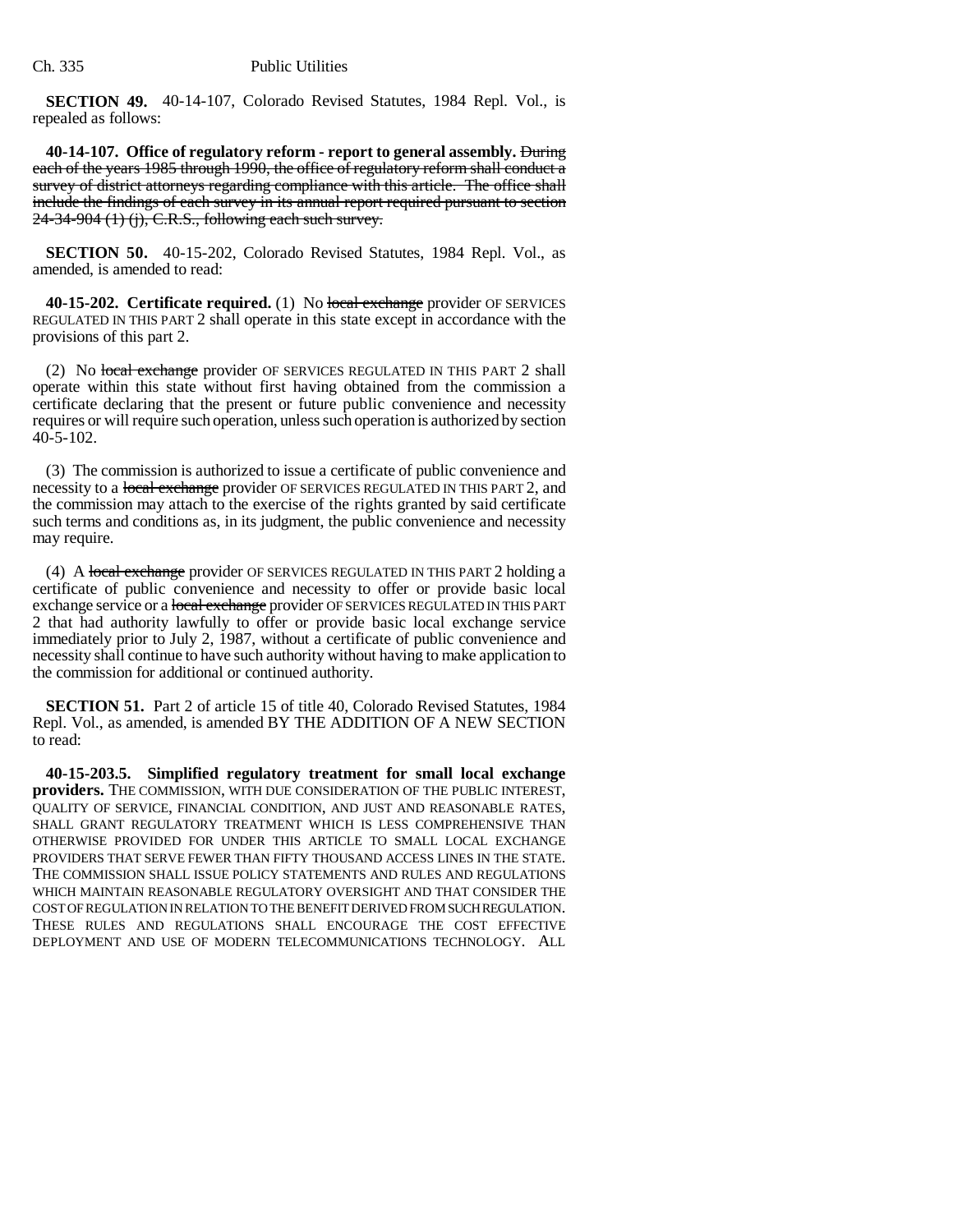Public Utilities Ch. 335

PROPOSED RULES APPLICABLE TO SMALL LOCAL EXCHANGE PROVIDERS WHICH COME BEFORE THE COMMISSION SHALL CONSIDER THE ECONOMIC IMPACT ON SMALL LOCAL EXCHANGE PROVIDERS AND THEIR SUBSCRIBERS. THE COMMISSION AND SMALL LOCAL EXCHANGE PROVIDERS ARE ENCOURAGED TO WORK TOGETHER IN A COOPERATIVE AND PROACTIVE FASHION TO IMPLEMENT THIS SECTION. INITIAL IMPLEMENTATION OF THIS SECTION SHALL CONSIST OF A REVIEW OF THE RULES IN EXISTENCE ON JULY 1, 1993, PRESENTATION OF PROPOSED CHANGES TO THE COMMISSION NO LATER THAN JANUARY 1, 1994, AND ADOPTION OF SIMPLIFIED RULES NO LATER THAN JUNE 30, 1994.

**SECTION 52.** 40-15-302 (1) and (2), Colorado Revised Statutes, 1984 Repl. Vol., as amended, are amended to read:

**40-15-302. Manner of regulation - rules and regulations.** (1) Within ninety days from July 2, 1987, The commission shall promulgate emergency or temporary rules and regulations and within one hundred twenty days permanent rules and regulations as may be appropriate to regulate services and products provided pursuant to this part 3. In promulgating such rules and regulations, the commission shall consider such alternatives to traditional rate of return regulations as flexible pricing, detariffing, and other such manner and methods of regulation that are deemed consistent with the general assembly's expression of intent pursuant to section 40-15-101. It is the intent of the general assembly that traditional rate base or rate of return regulation may be considered but shall not be the sole factor considered by the commission. Such rate of return information shall be provided by the local exchange provider as requested by the commission.

(2) The commission shall promulgate rules and regulations for the certification of providers of emerging competitive telecommunications services, but nothing in this part 3 shall require the mandatory certification of COMMISSION TO CERTIFICATE providers of telecommunications service REGULATED IN THIS PART 3.

**SECTION 53.** 40-15-308, Colorado Revised Statutes, 1984 Repl. Vol., as amended, is amended to read:

**40-15-308. Private line services.** Private line services shall be reviewed with all due haste pursuant to section 40-15-305. except that in no event shall a decision on the pending action before the commission be issued later than one hundred twenty days after July 2, 1987, and, for good cause, an additional thirty days may be taken by the commission.

**SECTION 54.** 40-15-401 (1) (e), Colorado Revised Statutes, 1984 Repl. Vol., as amended, is amended to read:

**40-15-401. Services, products, and providers exempt from regulation.** (1) (e) New products and services other than those necessary to provide basic local exchange service, OR THOSE WHICH FUNDAMENTALLY CHANGE THE MANNER IN WHICH BASIC LOCAL EXCHANGE SERVICE FUNCTIONS, SUCH AS CALLER IDENTIFICATION OR LAST CALL RETURN SERVICE;

**SECTION 55. Appropriation.** (1) In addition to any other appropriation, there is hereby appropriated, out of any moneys in the public utilities commission fixed utility fund not otherwise appropriated, to the department of regulatory agencies, for